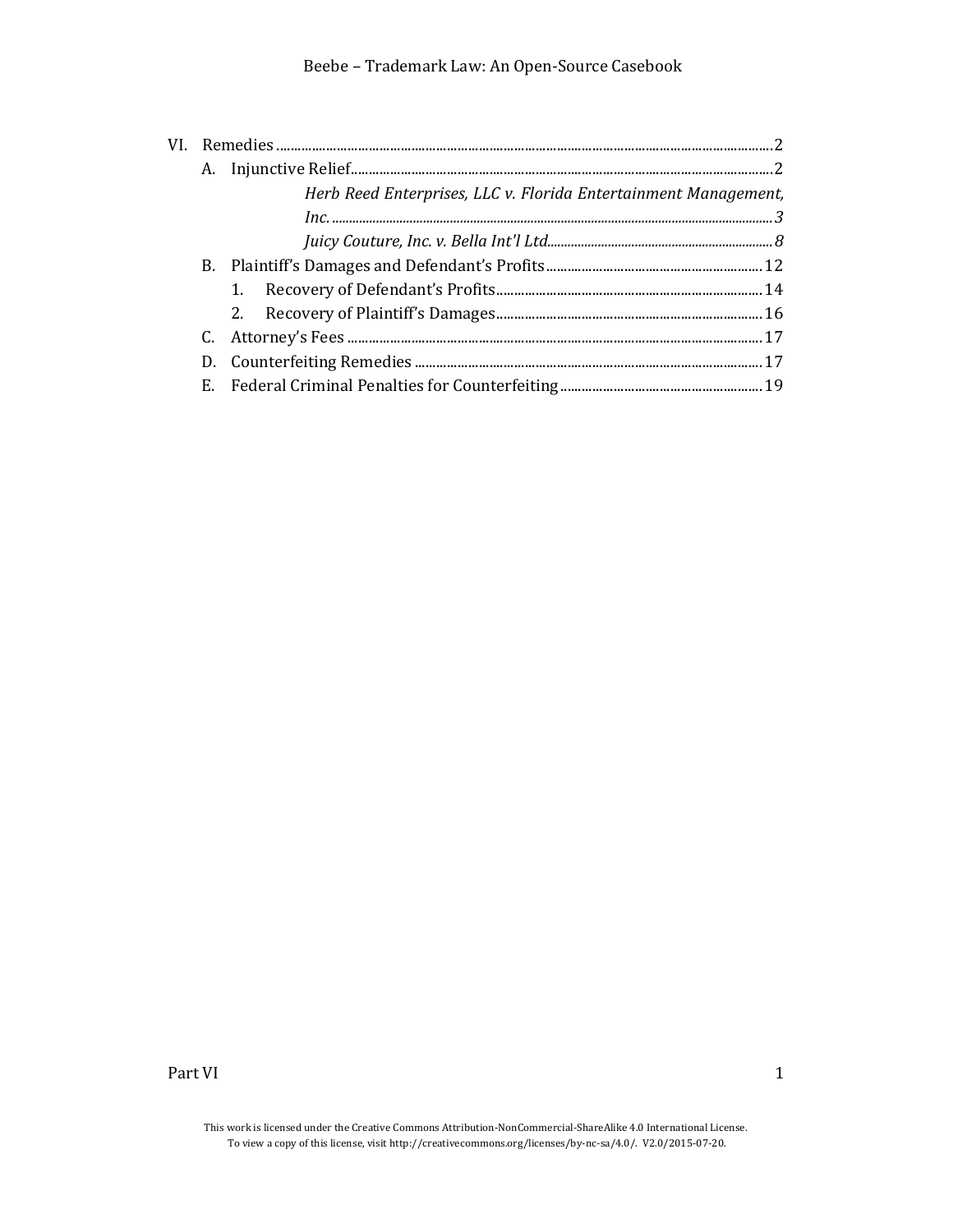## <span id="page-1-0"></span>**VI. Remedies**

#### <span id="page-1-1"></span>**A. Injunctive Relief**

#### **Lanham Act § 34(a), 15 U.S.C. § 1116(a)**

The several courts vested with jurisdiction of civil actions arising under this chapter shall have power to grant injunctions, according to the principles of equity and upon such terms as the court may deem reasonable, to prevent the violation of any right of the registrant of a mark registered in the Patent and Trademark Office or to prevent a violation under subsection (a), (c), or (d) of section 1125 of this title.

The primary remedy that most trademark and false advertising plaintiffs seek is injunctive relief, often in the form of a preliminary injunction. Though the circuits' criteria for a preliminary (or permanent) injunction vary somewhat, most circuits have traditionally required the plaintiff to show: (1) a likelihood of success on the merits, (2) a likelihood of irreparable harm in the absence of the injunction, (3) that the balance of the hardships tip in the movant's favor, and (4) that the injunction would not be adverse to the public interest. The Second Circuit, by contrast, has formulated a different test: "A party seeking a preliminary injunction must establish (1) irreparable harm and (2) either (a) a likelihood of success on the merits or (b) a sufficiently serious question going to the merits and a balance of hardships tipping decidedly in the moving party's favor." *Brennan's, Inc. v. Brennan's Rest., L.L.C*., 360 F.3d 125, 129 (2d Cir. 2004). (As we will see below, however, at least one district court in the Second Circuit has formulated a revised test in light of the Second Circuit copyright case *Salinger v. Colting*, 607 F.3d 68 (2d Cir.2010)).

Most circuits have traditionally held that a showing of a likelihood of confusion triggers a presumption of irreparable harm. *See, e.g*., *Federal Exp. Corp. v. Federal Espresso, Inc*., 201 F.3d 168, 174 (2d Cir. 2000) ("[P]roof of a likelihood of confusion would create a presumption of irreparable harm, and thus a plaintiff would not need to prove such harm independently"); *GoTo.com, Inc. v. Walt Disney Co*., 202 F.3d 1199, 1209 (9th Cir. 2000) ("From our analysis of the *Sleekcraft* factors, we conclude that GoTo has demonstrated a likelihood of success on its claim that Disney's use of its logo violates the Lanham Act. From this showing of likelihood of success on the merits in this trademark infringement claim, we may presume irreparable injury.").

This work is licensed under the Creative Commons Attribution-NonCommercial-ShareAlike 4.0 International License. To view a copy of this license, visit http://creativecommons.org/licenses/by-nc-sa/4.0/. V2.0/2015-07-20.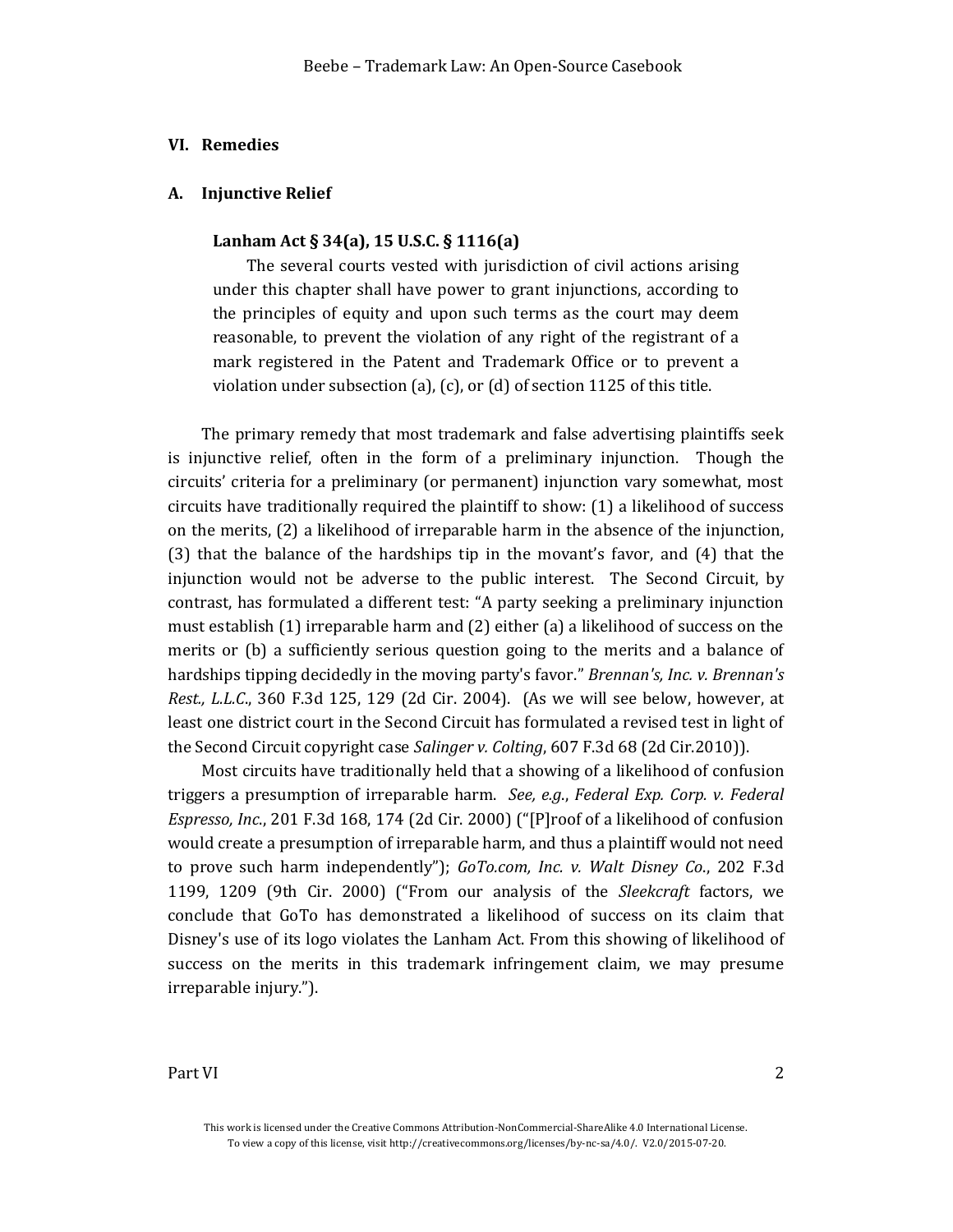However, as the following two opinions show, the Supreme Court's decision in *eBay Inc. v. MercExchange, LLC*, 547 U.S. 388 (2006), has significantly complicated this line of doctrine.



*Herb Reed (1928-2012) is at the 3 o'clock position.*

# <span id="page-2-0"></span>*Herb Reed Enterprises, LLC v. Florida Entertainment Management, Inc.* **763 F.3d 1239 (9th Cir. 2013)**

McKeown, Circuit Judge:

[1] "The Platters"—the legendary name of one of the most successful vocal performing groups of the 1950s—lives on. With 40 singles on the Billboard Hot 100 List, the names of The Platters' hits ironically foreshadowed decades of litigation— "Great Pretender," "Smoke Gets In Your Eyes," "Only You," and "To Each His Own." Larry Marshak and his company Florida Entertainment Management, Inc. (collectively "Marshak") challenge the district court's preliminary injunction in favor of Herb Reed Enterprises ("HRE"), enjoining Marshak from using the "The Platters" mark in connection with any vocal group with narrow exceptions. We consider an issue of first impression in our circuit: whether the likelihood of irreparable harm must be established—rather than presumed, as under prior Ninth Circuit precedent—by a plaintiff seeking injunctive relief in the trademark context. In light

This work is licensed under the Creative Commons Attribution-NonCommercial-ShareAlike 4.0 International License. To view a copy of this license, visit http://creativecommons.org/licenses/by-nc-sa/4.0/. V2.0/2015-07-20.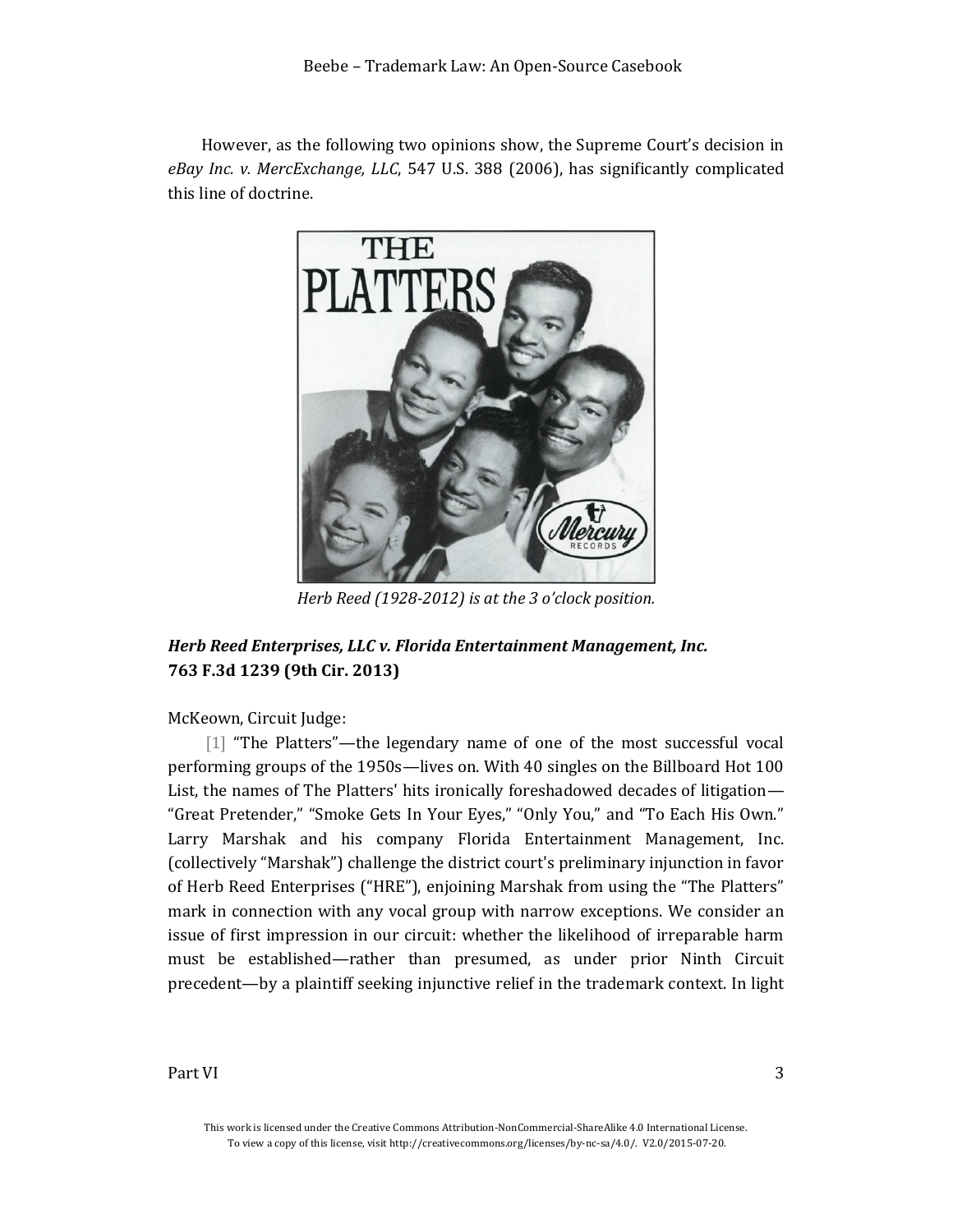of Supreme Court precedent, the answer is yes, and we reverse the district court's order granting the preliminary injunction.

## **Background**

[2] The Platters vocal group was formed in 1953, with Herb Reed as one of its founders. Paul Robi, David Lynch, Zola Taylor, and Tony Williams, though not founders, have come to be recognized as the other "original" band members. The group became a "global sensation" during the latter half of the 1950s, then broke up in the 1960s as the original members left one by one. After the break up, each member continued to perform under some derivation of the name "The Platters."

[3] Litigation has been the byproduct of the band's dissolution; there have been multiple legal disputes among the original members and their current and former managers over ownership of "The Platters" mark. Much of the litigation stemmed from employment contracts executed in 1956 between the original members and Five Platters, Inc. ("FPI"), the company belonging to Buck Ram, who became the group's manager in 1954. As part of the contracts, each member assigned to FPI any rights in the name "The Platters" in exchange for shares of FPI stock. According to Marshak, FPI later transferred its rights to the mark to Live Gold, Inc., which in turn transferred the rights to Marshak in 2009. Litigation over the validity of the contracts and ownership of the mark left a trail of conflicting decisions in various jurisdictions, which provide the backdrop for the present controversy.

…

…

[4] Last year brought yet another lawsuit. HRE commenced the present litigation in 2012 against Marshak in the District of Nevada, alleging trademark infringement and seeking a preliminary injunction against Marshak's continued use of "The Platters" mark…. The district court found that HRE had established a likelihood of success on the merits, a likelihood of irreparable harm, a balance of hardships in its favor, and that a preliminary injunction would serve public interest. Accordingly, the district court granted the preliminary injunction and set the bond at \$10,000. Marshak now appeals from the preliminary injunction.

#### **III. Preliminary Injunction**

[5] To obtain a preliminary injunction, HRE "must establish that [it] is likely to succeed on the merits, that [it] is likely to suffer irreparable harm in the absence of preliminary relief, that the balance of equities tips in [its] favor, and that an injunction is in the public interest." *Winter v. Natural Res. Def. Council, Inc*., 555 U.S. 7, 20 (2008)….

This work is licensed under the Creative Commons Attribution-NonCommercial-ShareAlike 4.0 International License. To view a copy of this license, visit http://creativecommons.org/licenses/by-nc-sa/4.0/. V2.0/2015-07-20.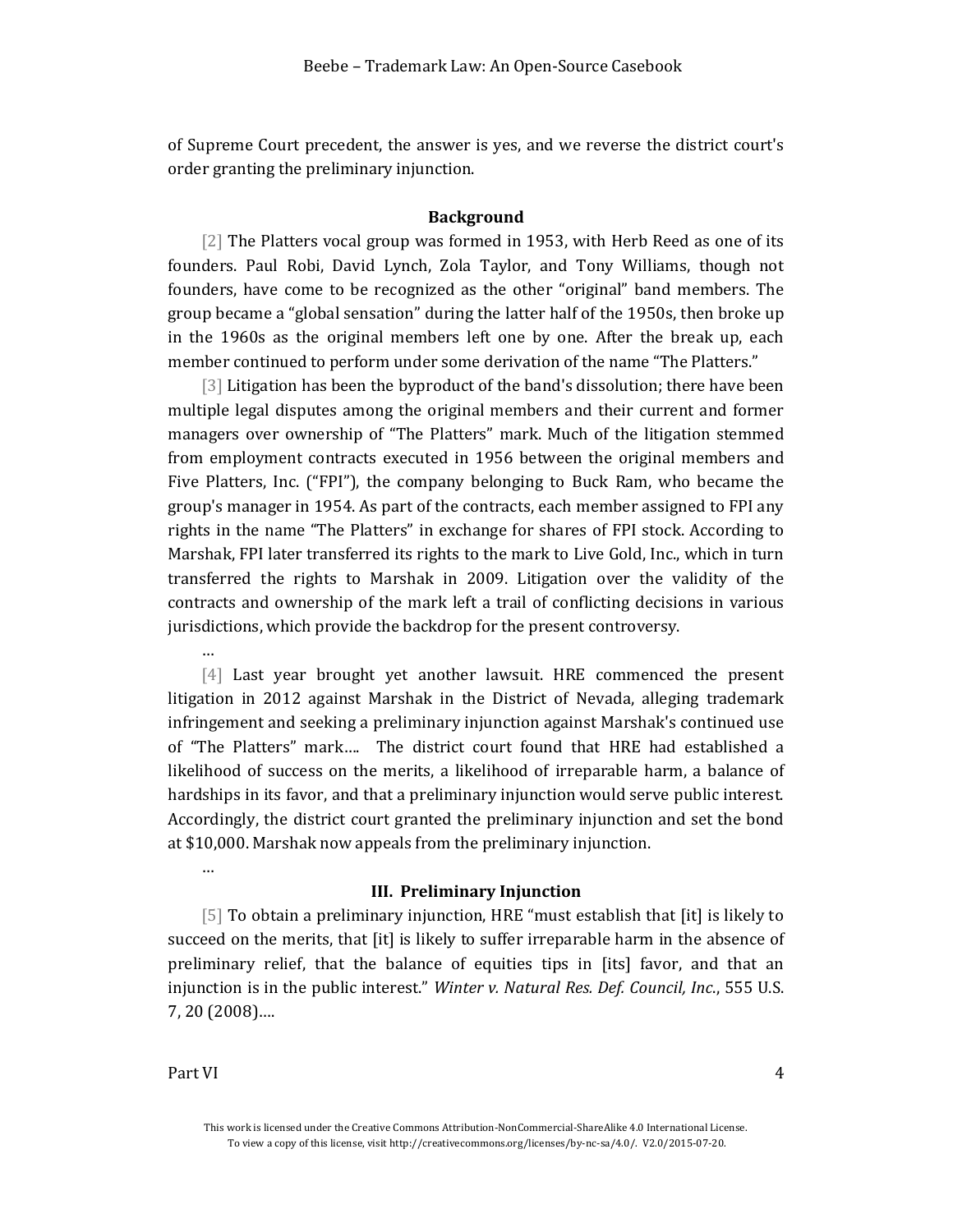## B. Likelihood of Irreparable Harm

[6] We next address the likelihood of irreparable harm. As the district court acknowledged, two recent Supreme Court cases have cast doubt on the validity of this court's previous rule that the likelihood of "irreparable injury may be *presumed*  from a showing of likelihood of success on the merits of a trademark infringement claim." *Brookfield Commc'ns, Inc. v. W. Coast Entm't Corp.,* 174 F.3d 1036, 1066 (9th Cir.1999) (emphasis added). Since *Brookfield,* the landscape for benchmarking irreparable harm has changed with the Supreme Court's decisions in *eBay Inc. v. MercExchange, L.L.C.,* 547 U.S. 388, in 2006, and *Winter* in 2008.

[7] In *eBay*, the Court held that the traditional four-factor test employed by courts of equity, including the requirement that the plaintiff must establish irreparable injury in seeking a permanent injunction, applies in the patent context. 547 U.S. at 391. Likening injunctions in patent cases to injunctions under the Copyright Act, the Court explained that it "has consistently rejected ... a rule that an injunction automatically follows a determination that a copyright has been infringed," and emphasized that a departure from the traditional principles of equity "should not be lightly implied." *Id.* at 391–93 (citations omitted). The same principle applies to trademark infringement under the Lanham Act. Just as "[n]othing in the Patent Act indicates that Congress intended such a departure," so too nothing in the Lanham Act indicates that Congress intended a departure for trademark infringement cases. *Id.* at 391–92. Both statutes provide that injunctions may be granted in accordance with "the principles of equity." 35 U.S.C. § 283; 15 U.S.C. § 1116(a).

[8] In *Winter,* the Court underscored the requirement that the plaintiff seeking a preliminary injunction "demonstrate that irreparable injury is *likely* in the absence of an injunction." 555 U.S. at 22 (emphasis in original) (citations omitted). The Court reversed a preliminary injunction because it was based only on a "possibility" of irreparable harm, a standard that is "too lenient." *Id. Winter*'s admonition that irreparable harm must be shown to be likely in the absence of a preliminary injunction also forecloses the presumption of irreparable harm here.

[9] Following *eBay* and *Winter,* we held that likely irreparable harm must be demonstrated to obtain a preliminary injunction in a copyright infringement case and that actual irreparable harm must be demonstrated to obtain a permanent injunction in a trademark infringement action. *Flexible Lifeline Sys. v. Precision Lift, Inc.,* 654 F.3d 989, 998 (9th Cir.2011); *Reno Air Racing Ass'n, Inc., v. McCord,* 452 F.3d 1126, 1137–38 (9th Cir.2006). Our imposition of the irreparable harm requirement for a permanent injunction in a trademark case applies with equal force in the

This work is licensed under the Creative Commons Attribution-NonCommercial-ShareAlike 4.0 International License. To view a copy of this license, visit http://creativecommons.org/licenses/by-nc-sa/4.0/. V2.0/2015-07-20.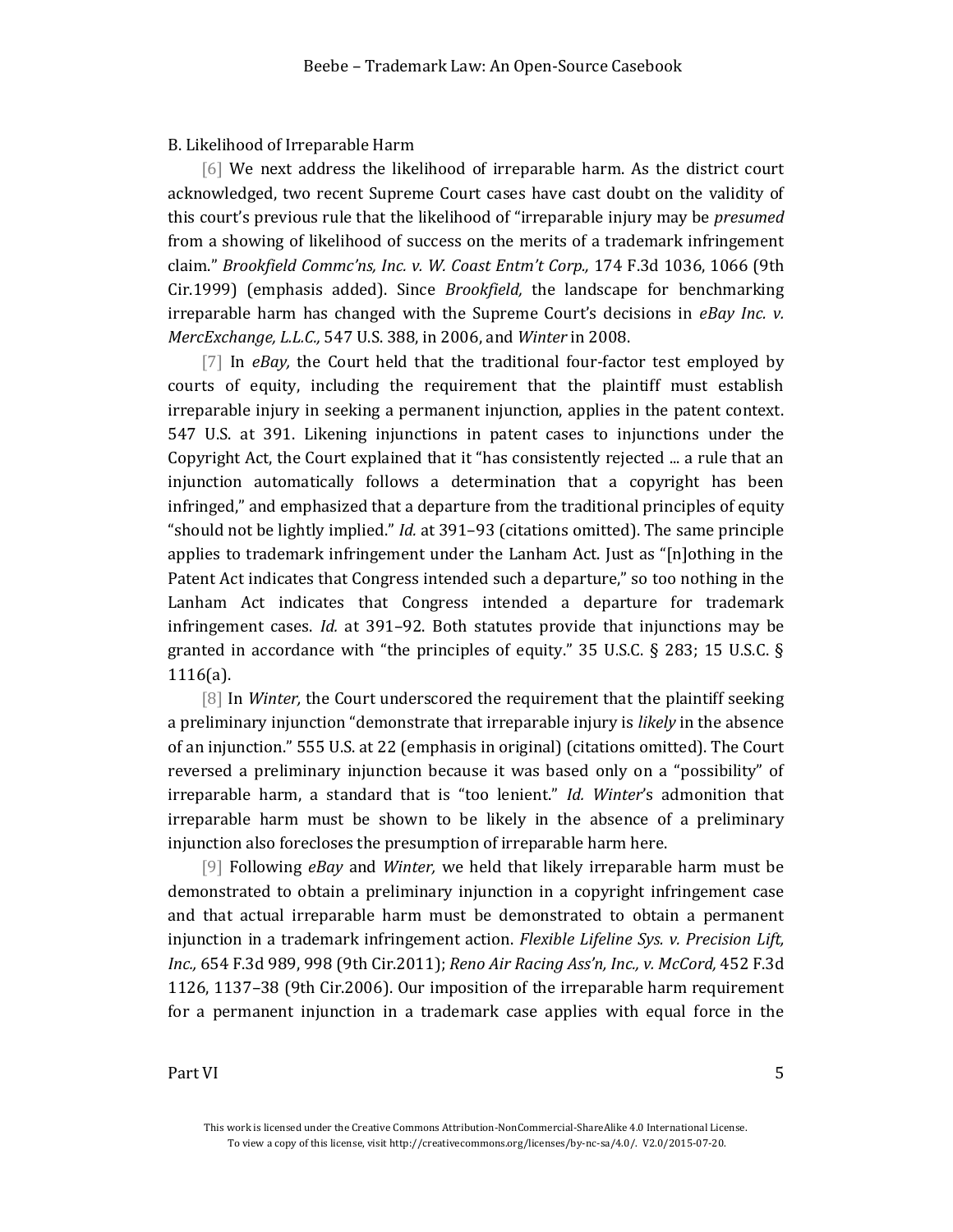preliminary injunction context. *Amoco Prod. Co. v. Village of Gambell, AK,* 480 U.S. 531, 546 n. 12 (1987) (explaining that the standard for a preliminary injunction is essentially the same as for a permanent injunction except that "likelihood of" is replaced with "actual"). We now join other circuits in holding that the *eBay* principle—that a plaintiff must establish irreparable harm—applies to a preliminary injunction in a trademark infringement case. *See N. Am. Med. Corp. v. Axiom Worldwide, Inc.,* 522 F.3d 1211, 1228–29 (11th Cir.2008); *Audi AG v. D'Amato,* 469 F.3d 534, 550 (6th Cir.2006) (applying the requirement to a permanent injunction in a trademark infringement action).

[10] Having anticipated that the Supreme Court's decisions in *eBay* and *Winter* signaled a shift away from the presumption of irreparable harm, the district court examined irreparable harm in its own right, explaining that HRE must "establish that remedies available at law, such as monetary damages, are inadequate to compensate" for the injury arising from Marshak's continuing allegedly infringing use of the mark. *Herb Reed Enters., LLC v. Fla. Entm't Mgmt., Inc.,* No. 2:12–cv– 00560–MMD–GWF, 2012 WL 3020039, at \*15 (D.Nev. Jul. 24, 2012). Although the district court identified the correct legal principle, we conclude that the record does not support a determination of the likelihood of irreparable harm.

[11] Marshak asserts that the district court abused its discretion by relying on "unsupported and conclusory statements regarding harm [HRE] *might* suffer." We agree.

[12] The district court's analysis of irreparable harm is cursory and conclusory, rather than being grounded in any evidence or showing offered by HRE. To begin, the court noted that it "cannot condone trademark infringement simply because it has been occurring for a long time and may continue to occur." The court went on to note that to do so "could encourage wide-scale infringement on the part of persons hoping to tread on the goodwill and fame of vintage music groups." Fair enough. Evidence of loss of control over business reputation and damage to goodwill could constitute irreparable harm. *See, e.g., Stuhlbarg Int'l Sales Co., Inc. v. John D. Brush and Co., Inc.,* 240 F.3d 832, 841 (9th Cir.2001) (holding that evidence of loss of customer goodwill supports finding of irreparable harm). Here, however, the court's pronouncements are grounded in platitudes rather than evidence, and relate neither to whether "irreparable injury is *likely* in the absence of an injunction," *Winter,* 555 U.S. at 22, nor to whether legal remedies, such as money damages, are inadequate in this case. It may be that HRE could establish the likelihood of irreparable harm. But missing from this record is any such evidence.

This work is licensed under the Creative Commons Attribution-NonCommercial-ShareAlike 4.0 International License. To view a copy of this license, visit http://creativecommons.org/licenses/by-nc-sa/4.0/. V2.0/2015-07-20.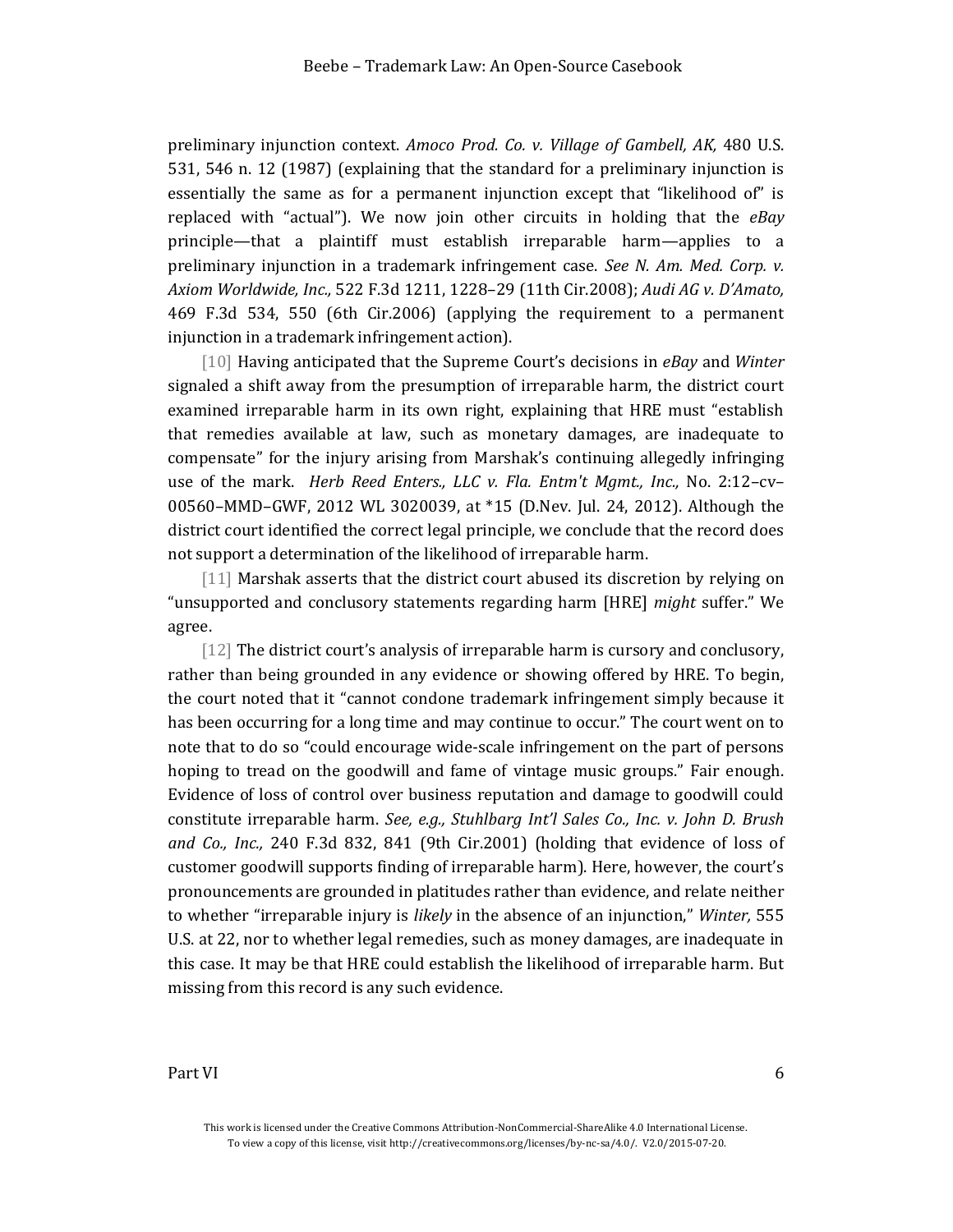[13] In concluding its analysis, the district court simply cited to another district court case in Nevada "with a substantially similar claim" in which the court found that "the harm to Reed's reputation caused by a different unauthorized Platters group warranted a preliminary injunction." *HRE,* 2012 WL 3020039, at \*15–16. As with its speculation on future harm, citation to a different case with a different record does not meet the standard of showing "likely" irreparable harm.

[14] Even if we comb the record for support or inferences of irreparable harm, the strongest evidence, albeit evidence not cited by the district court, is an email from a potential customer complaining to Marshak's booking agent that the customer wanted Herb Reed's band rather than another tribute band. This evidence, however, simply underscores customer confusion, not irreparable harm.<sup>1</sup>

[15] The practical effect of the district court's conclusions, which included no factual findings, is to reinsert the now-rejected presumption of irreparable harm based solely on a strong case of trademark infringement. Gone are the days when "[o]nce the plaintiff in an infringement action has established a likelihood of confusion, it is ordinarily presumed that the plaintiff will suffer irreparable harm if injunctive relief does not issue." *Rodeo Collection, Ltd. v. W. Seventh,* 812 F.2d 1215, 1220 (9th Cir.1987) (citing *Apple Computer, Inc. v. Formula International Inc.,* 725 F.2d 521, 526 (9th Cir.1984)). This approach collapses the likelihood of success and the irreparable harm factors. Those seeking injunctive relief must proffer evidence sufficient to establish a likelihood of irreparable harm. As in *Flexible Lifeline,* 654 F.3d at 1000, the fact that the "district court made no factual findings that would support a likelihood of irreparable harm," while not necessarily establishing a lack of irreparable harm, leads us to reverse the preliminary injunction and remand to the district court.

l

<sup>1</sup> In assessing the evidence with respect to irreparable harm, we reject Marshak's assertion that the district court may rely only on admissible evidence to support its finding of irreparable harm. Not so. Due to the urgency of obtaining a preliminary injunction at a point when there has been limited factual development, the rules of evidence do not apply strictly to preliminary injunction proceedings. *See Republic of the Philippines v. Marcos,* 862 F.2d 1355, 1363 (9th Cir.1988) ("It was within the discretion of the district court to accept ... hearsay for purposes of deciding whether to issue the preliminary injunction.").

This work is licensed under the Creative Commons Attribution-NonCommercial-ShareAlike 4.0 International License. To view a copy of this license, visit http://creativecommons.org/licenses/by-nc-sa/4.0/. V2.0/2015-07-20.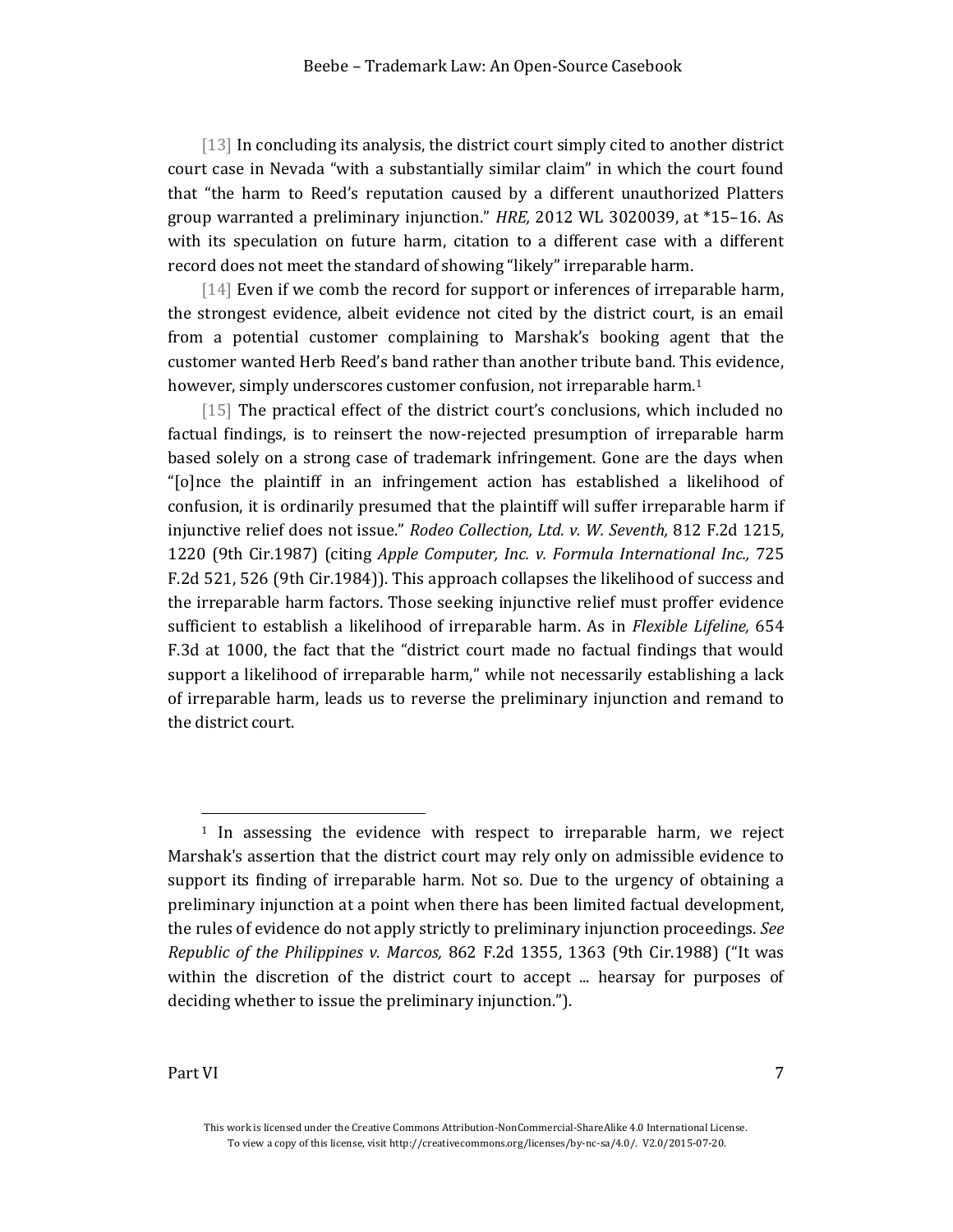[16] In light of our determination that the record fails to support a finding of likely irreparable harm, we need not address the balance of equities and public interest factors.

REVERSED and REMANDED.

[*On March 31, 2014, on cross-motions for summary judgment, the district court granted summary judgment to HRE. See* Herb Reed Enterprises, LLC v. Florida Entm't Mgmt., Inc., No. 12 Civ. 00560, 2014 WL 1305144 (D. Nev. Mar. 31, 2014).]

----------------------------------------------------

# <span id="page-7-0"></span>*Juicy Couture, Inc. v. Bella Int'l Ltd.* **930 F. Supp. 2d 489 (S.D.N.Y. 2013)**

## RONNIE ABRAMS, District Judge:

[Apparel and accessories company Juicy Couture, Inc. owns several federally registered marks (the "Juicy Marks"), including the word marks JUICY, JUICY COUTURE, JUICY GIRL, CHOOSE JUICY, JUICY BABY, and BORN IN THE GLAMOROUS USA, and the following image marks:



Plaintiff's "best known product is a velour tracksuit, which was introduced in 2001 and has since been worn by celebrities including Madonna, Jennifer Lopez and Gwyneth Paltrow, as have many of its other products. Juicy products generated over \$1.5 billion in sales from 2009 through 2011." *Id*. at 495.

Defendants, based primarily in Hong Kong with sales primarily to China but also to the U.S., sell apparel under the word marks JUICY GIRL, JUICYLICIOUS and JG, and the following image mark:

#### Part VI and the set of the set of the set of the set of the set of the set of the set of the set of the set of the set of the set of the set of the set of the set of the set of the set of the set of the set of the set of t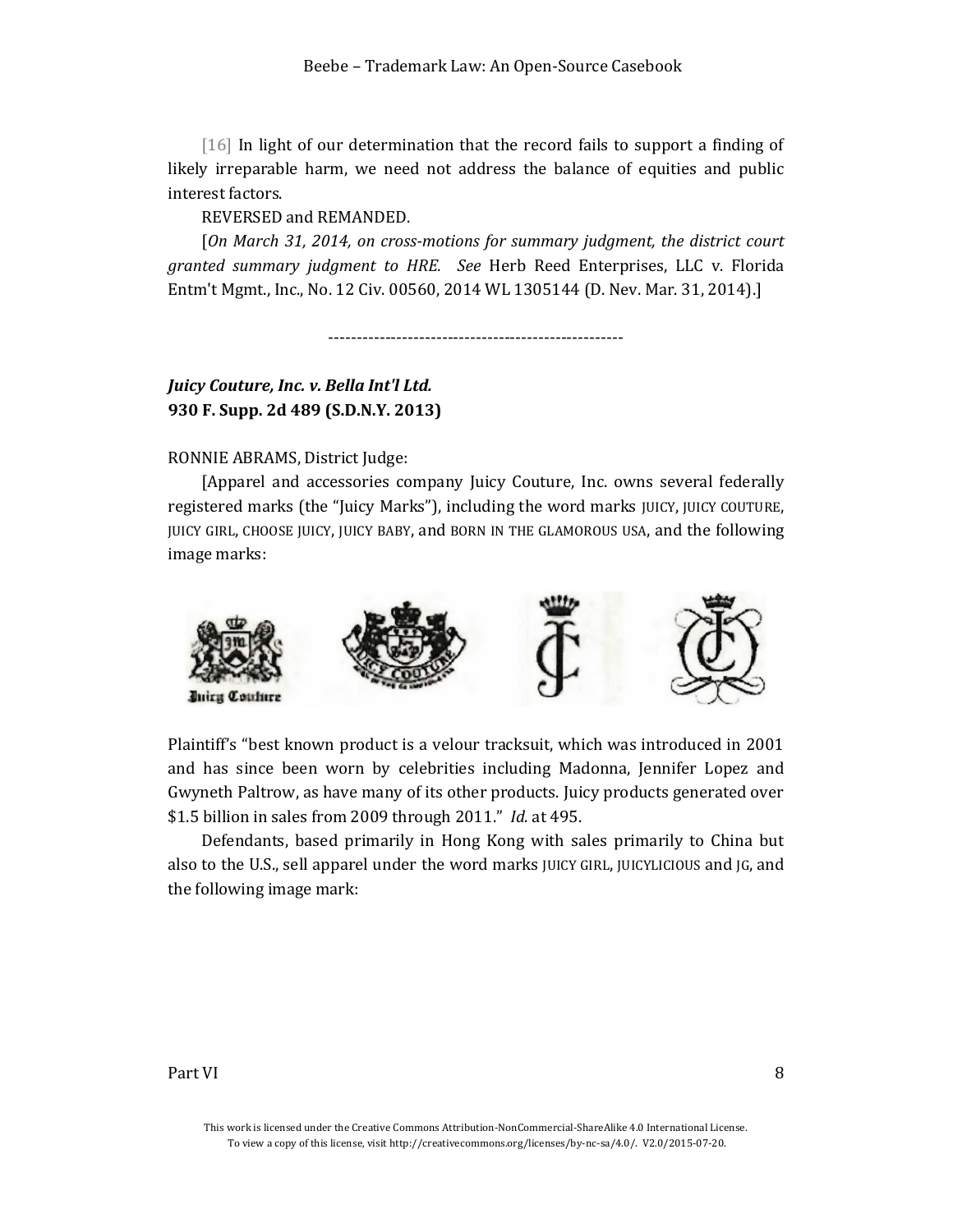

Though the court did not address the issue, plaintiff Juicy Couture apparently qualifies as the senior user in the U.S. with respect to all relevant marks.

Juicy Couture sought a preliminary injunction barring the defendants from using their marks in connection with the sale of apparel and accessories in the U.S. and China, and barring, in particular, the defendants' operation of the website www.juicygirl.com.hk, which is maintained in and served from Hong Kong.]

## II. Preliminary Injunction Standard

[1] "A preliminary injunction is an extraordinary remedy." *Winter v. Natural Res. Def. Council,* 555 U.S. 7, 24 (2008). A party seeking a preliminary injunction must show: (1) a likelihood of success on the merits; (2) a likelihood of irreparable harm in the absence of the injunction; (3) that the balance of hardships tips in the movant's favor; and (4) that the public interest is not disserved by the issuance of the injunction. *Salinger v. Colting,* 607 F.3d 68, 79–80 (2d Cir. 2010); *Bulman v. 2BKCO, Inc.,* 882 F.Supp.2d 551, 557 (S.D.N.Y. 2012). A court can also grant a preliminary injunction "in situations where it cannot determine with certainty that the moving party is more likely than not to prevail on the merits of the underlying claim, but where the costs outweigh the benefits of not granting the injunction." *Citigroup Global Mkts., Inc. v. VCG Special Opportunities Master Fund Ltd.,* 598 F.3d 30, 35 (2d Cir. 2010). The party seeking the injunction must demonstrate "by a clear showing" that the necessary elements are satisfied. *Mazurek v. Armstrong,* 520 U.S. 968, 972 (1997).

### III. Discussion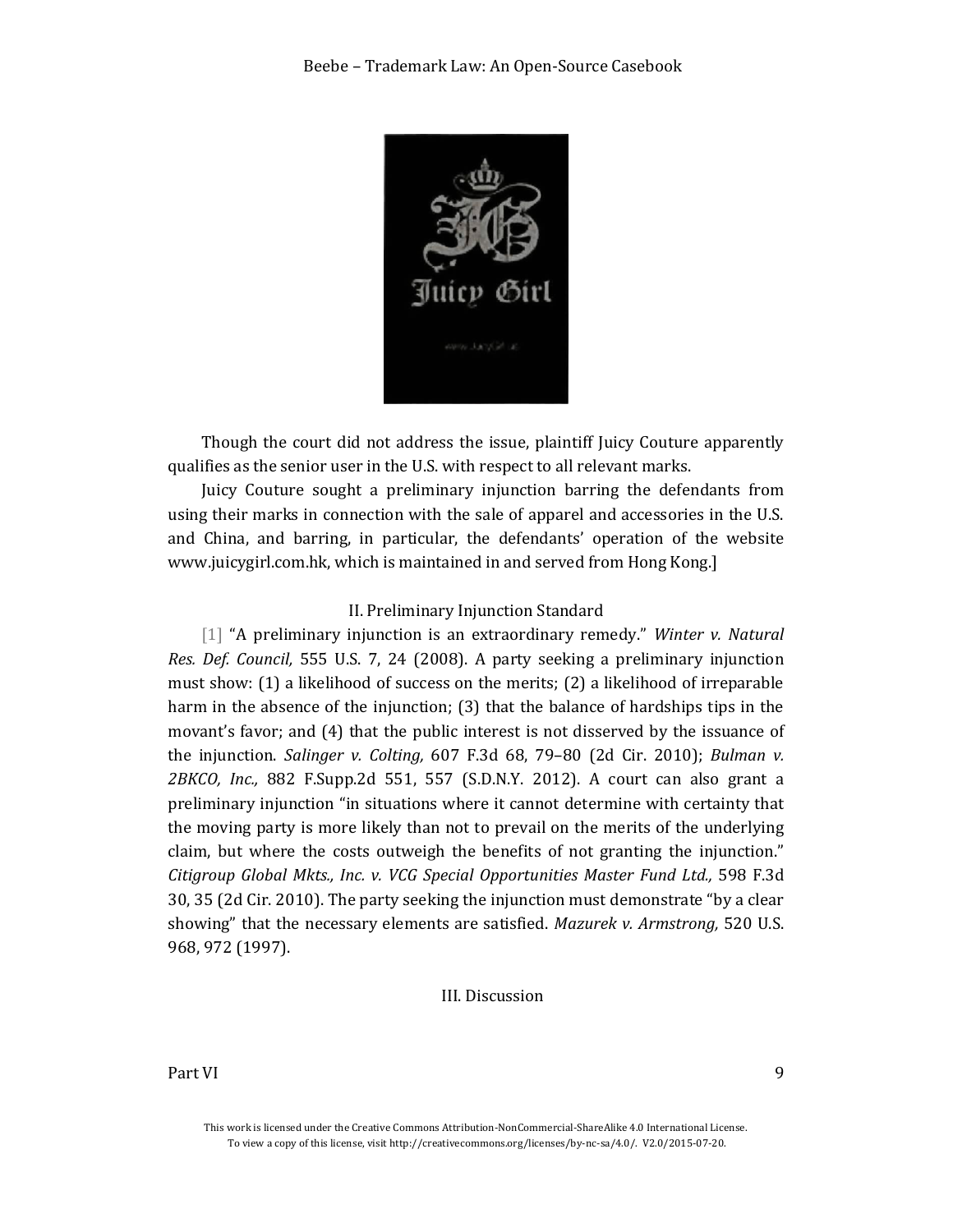## A. Likelihood of Success on the Merits

[*The court applied the* Polaroid *factors to find a likelihood of confusion between the plaintiff's and defendants' marks*.]

#### B. Irreparable Harm to Plaintiff Absent Injunctive Relief

[2] "A showing of irreparable harm is 'the single most important prerequisite for the issuance of a preliminary injunction.'" *Faiveley Transp. Malmo AB v. Wabtec Corp.,* 559 F.3d 110, 118 (2d Cir. 2009) (quoting *Rodriguez v. DeBuono,* 175 F.3d 227, 234 (2d Cir. 1999)). "To satisfy the irreparable harm requirement, plaintiff[ ] must demonstrate that absent a preliminary injunction [it] will suffer an injury that is neither remote nor speculative, but actual and imminent, and one that cannot be remedied if a court waits until the end of trial to resolve the harm." *Id.* (alterations and internal quotation marks omitted). Furthermore, a plaintiff must show "that there is a continuing harm which cannot be adequately redressed by final relief on the merits and for which money damages cannot provide adequate compensation." *Kamerling v. Massanari,* 295 F.3d 206, 214 (2d Cir. 2002) (internal quotation marks omitted).

[3] "Irreparable harm exists in a trademark case when the party seeking the injunction shows that it will lose control over the reputation of its trademark ... because loss of control over one's reputation is neither 'calculable nor precisely compensable.'" *U.S. Polo Ass'n, Inc. v. PRL USA Holdings Inc.,* 800 F.Supp.2d 515, 540 (S.D.N.Y. 2011); *NYC Triathlon,* 704 F.Supp.2d at 343 ("Prospective loss of ... goodwill alone is sufficient to support a finding of irreparable harm.") (citing *Tom Doherty Associates v. Saban Entm't, Inc.,* 60 F.3d 27, 37–38 (2d Cir. 1995)). Plaintiff has invested substantial effort and resources in developing the goodwill associated with the Juicy Marks. Defendants' infringement in the United States puts that goodwill at risk by limiting Plaintiff's ability to control its brand. *See Stern's Miracle– Gro Prods., Inc. v. Shark Prods., Inc.,* 823 F.Supp. 1077, 1094 (S.D.N.Y. 1993) (plaintiff's expenditure of \$100 million establishing its brand contributed to potential hardship if defendant was not enjoined from further use of the "Miracle Gro" mark); *Bulman,* 882 F.Supp.2d at 564 (likelihood of "future confusion" and "prospective loss of goodwill" despite no claim of "lost business, sales or revenues" sufficient to establish irreparable harm). Furthermore, although irreparable harm may not be presumed upon a showing of likelihood of success on the merits, *see eBay Inc. v. MercExchange, LLC,* 547 U.S. 388, 393 (2006), a party's demonstration of a likelihood of success on an infringement claim often foretells a finding of irreparable harm. *See Marks Org.,* 784 F.Supp.2d at 334 ("[A]lthough a likelihood of

This work is licensed under the Creative Commons Attribution-NonCommercial-ShareAlike 4.0 International License. To view a copy of this license, visit http://creativecommons.org/licenses/by-nc-sa/4.0/. V2.0/2015-07-20.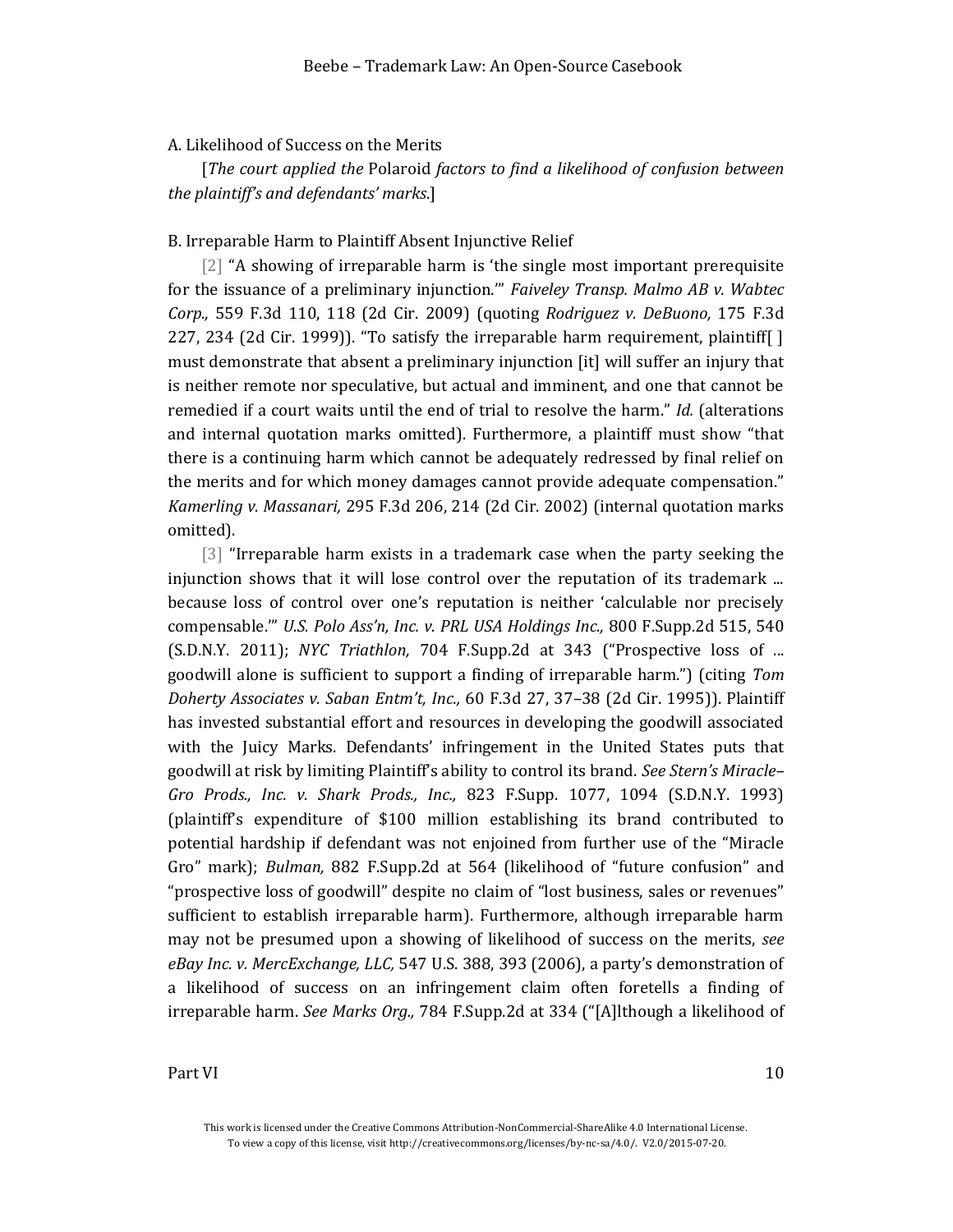confusion does not create a presumption of irreparable injury, a particularly strong likelihood of confusion should weigh in favor of finding irreparable injury."). The Court finds that to be the case here.

[4] Defendants argue that Plaintiff's delay in seeking a preliminary injunction precludes a finding of irreparable harm. Delay in seeking a preliminary injunction can weaken a claim of irreparable harm because "the failure to act sooner undercuts the sense of urgency that ordinarily accompanies a motion for preliminary relief." *Tough Traveler, Ltd. v. Outbound Prods.,* 60 F.3d 964, 968 (2d Cir. 1995). Prior to the Second Circuit's decision in *Salinger,* a finding of delay defeated the presumption of irreparable harm. *See, e.g., Weight Watchers Int'l. Inc. v. Luigino's, Inc.,* 423 F.3d 137, 144 (2d Cir. 2005). Now that courts may not presume irreparable harm, however, the effect of a finding of delay is uncertain. *See Marcy Playground, Inc. v. Capitol Records, Inc.,* 6 F.Supp.2d 277, 282 (S.D.N.Y.1998) ("[T]he Court of Appeals has not yet held that unexcused delay alone necessarily defeats a preliminary injunction motion."); *New Look,* 2012 WL 251976, at \*10 ("[Delay] is now simply one factor to be considered in determining whether a plaintiff will, in fact, suffer irreparable harm in the absence of a preliminary injunction."); *Marks Org.,* 784 F.Supp.2d at 333 ("[*Salinger*] leaves open the question of what effect Plaintiff's delay should have on the Court's determination of irreparable injury."). Courts recognize, however, that a plaintiff's good faith efforts to investigate infringement can justify delay. *Tough Traveler,* 60 F.3d at 968.

[5] Plaintiffs have known about Defendants' sales to the United States since at least July 16, 2012 and perhaps as early as April 2012. Plaintiff represents that from this time until the filing of the motion [on August 27, 2012] it was continuing to investigate the extent of Defendants' domestic activities. While Plaintiff's delay may call into question its sense of urgency, the Court does not find the amount of time Plaintiff took to move for preliminary relief to be unreasonable. *See, e.g., Bulman,* 882 F.Supp.2d at 564–65 (delay of several months did not preclude finding of irreparable harm); *Marks Org.,* 784 F.Supp.2d at 332–36 (granting preliminary injunction despite nearly sixteen-month delay between learning of infringing conduct and filing of motion).

### C. Balancing the Hardships

[6] A court must also "consider the balance of hardships between the plaintiff and defendant and issue the injunction only if the balance of hardships tips in the plaintiff's favor." *Salinger,* 607 F.3d at 80. If Defendants continue to sell their products in the United States, Plaintiff faces potential loss of sales, goodwill and

This work is licensed under the Creative Commons Attribution-NonCommercial-ShareAlike 4.0 International License. To view a copy of this license, visit http://creativecommons.org/licenses/by-nc-sa/4.0/. V2.0/2015-07-20.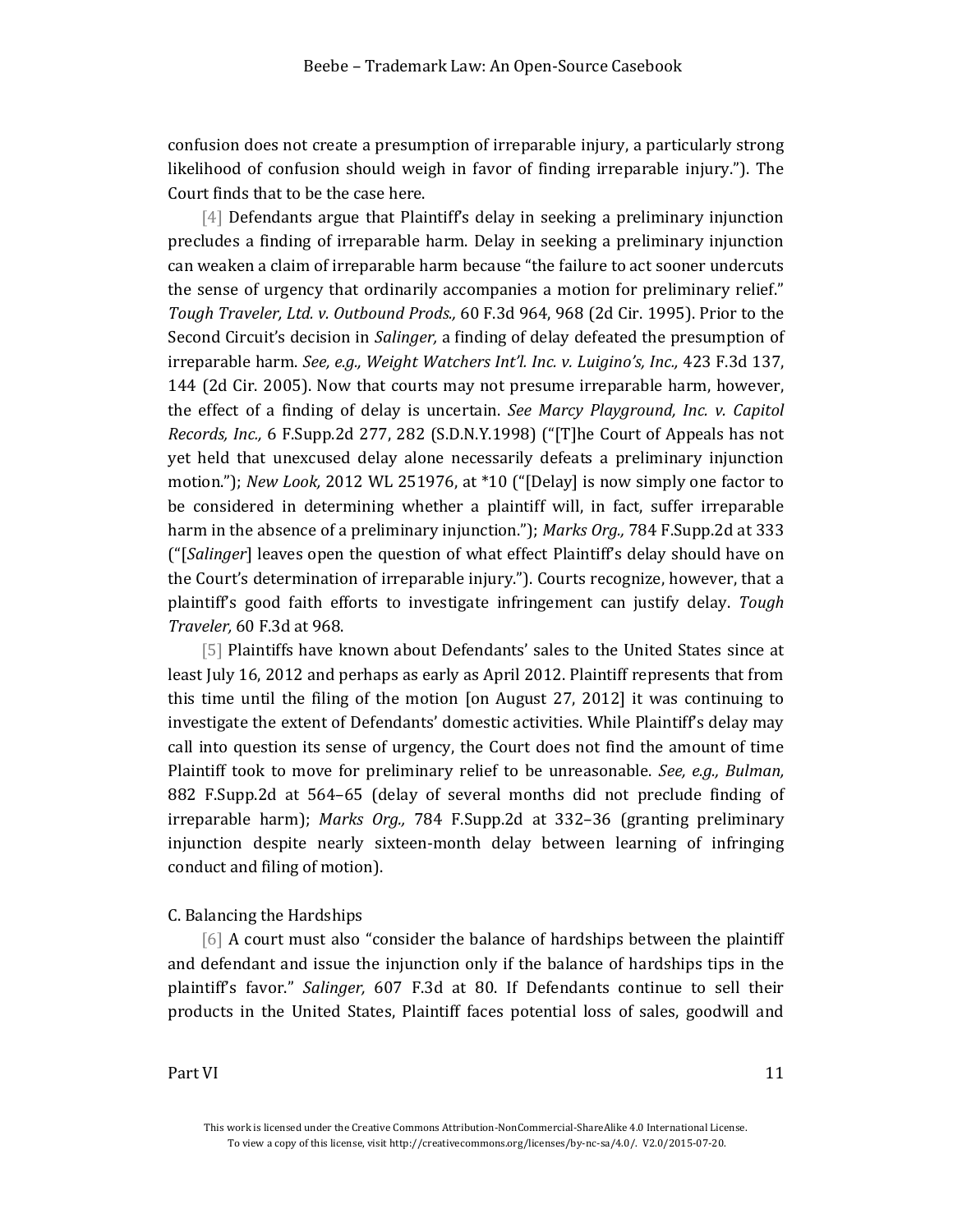control over its reputation. By contrast, enjoining Defendants from using the Juicy Marks in connection with sales or advertising in the United States would not present significant hardship because their current sales in the United States are minimal, particularly in comparison to their sales in Hong Kong, Macao, and the People's Republic of China. Such an injunction would not affect the mainstay of Defendants' business. Thus, the balance of hardships tips in Plaintiff's favor with regard to a carefully tailored injunction.

## D. Public Interest

[7] Finally, the Court must "ensure that the 'public interest would not be disserved' by the issuance of a preliminary injunction." *Salinger,* 607 F.3d at 80 (quoting *eBay,* 547 U.S. at 391). The Second Circuit has long held that there is a "strong interest in preventing public confusion." *ProFitness Phys. Therapy Ctr. v. Pro– Fit Ortho. and Sports Phys. Therapy P.C.,* 314 F.3d 62, 68 (2d Cir. 2002). Plaintiff has established that Defendants' actions are likely to cause consumer confusion. Therefore, the public interest would not be disserved by the issuance of a preliminary injunction.

[*The court went on to issue a preliminary injunction but declined to apply it extraterritorially to the defendants' conduct in China or to the defendants' website*.]

## <span id="page-11-0"></span>**B. Plaintiff's Damages and Defendant's Profits**

#### **Lanham Act § 35, 15 U.S.C. § 1117**

(a) Profits; damages and costs; attorney fees

When a violation of any right of the registrant of a mark registered in the Patent and Trademark Office, a violation under section 1125(a) or (d) of this title, or a willful violation under section 1125(c) of this title, shall have been established in any civil action arising under this chapter, the plaintiff shall be entitled, subject to the provisions of sections 1111<sup>1</sup> and 1114<sup>2</sup> of this title, and subject to the principles of

l

<sup>1</sup> [15 U.S.C. § 1111 reads as follows: "Notwithstanding the provisions of section 1072 of this title, a registrant of a mark registered in the Patent and Trademark Office, may give notice that his mark is registered by displaying with the mark the words "Registered in U.S. Patent and Trademark Office" or "Reg. U.S. Pat. & Tm. Off." or the letter R enclosed within a circle, thus  $\mathcal{B}$ ; and in any suit for infringement under this chapter by such a registrant failing to give such notice of registration, no

This work is licensed under the Creative Commons Attribution-NonCommercial-ShareAlike 4.0 International License. To view a copy of this license, visit http://creativecommons.org/licenses/by-nc-sa/4.0/. V2.0/2015-07-20.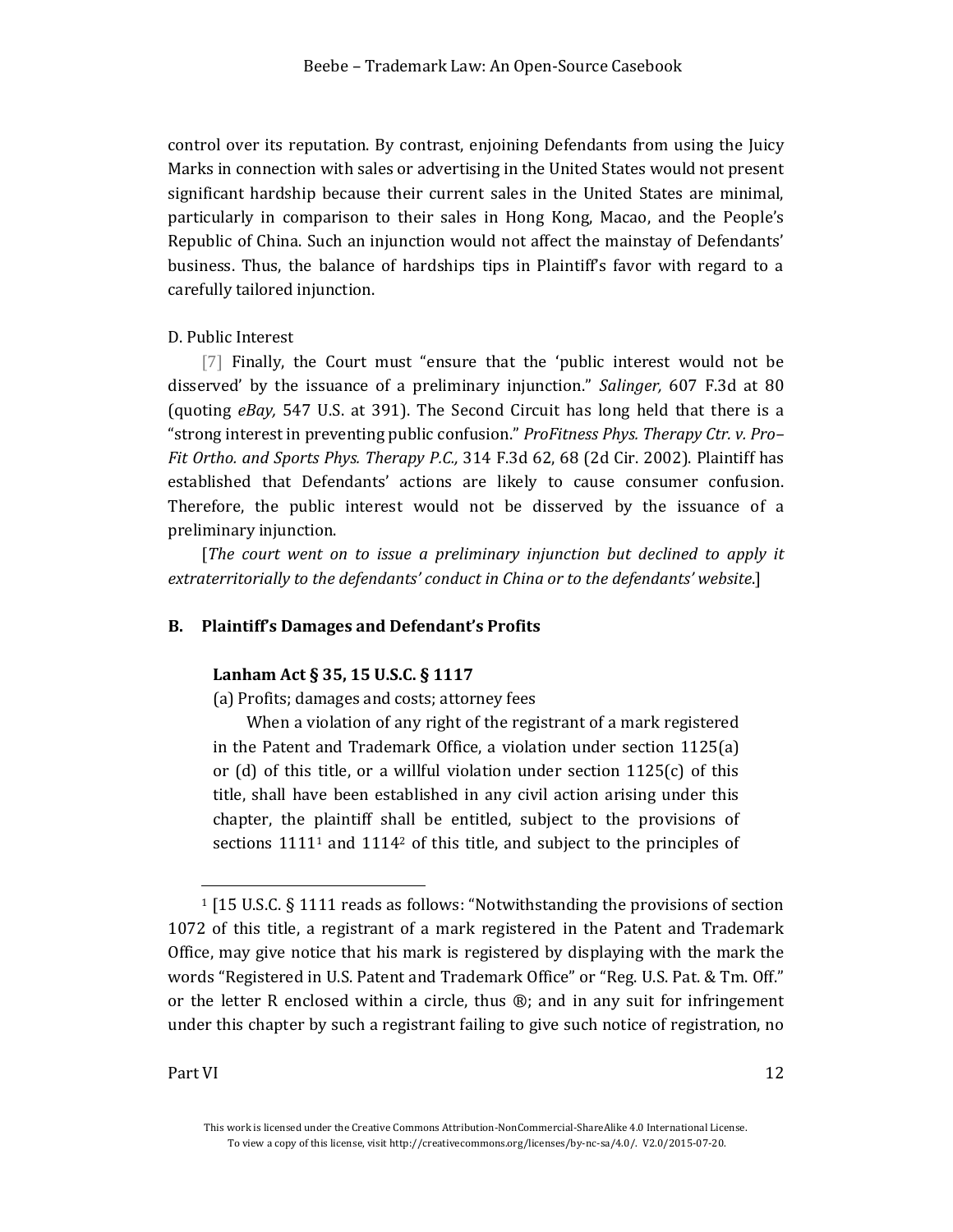equity, to recover (1) defendant's profits, (2) any damages sustained by the plaintiff, and (3) the costs of the action. The court shall assess such profits and damages or cause the same to be assessed under its direction. In assessing profits the plaintiff shall be required to prove defendant's sales only; defendant must prove all elements of cost or deduction claimed. In assessing damages the court may enter judgment, according to the circumstances of the case, for any sum above the amount found as actual damages, not exceeding three times such amount. If the court shall find that the amount of the recovery based on profits is either inadequate or excessive the court may in its discretion enter judgment for such sum as the court shall find to be just, according to the circumstances of the case. Such sum in either of the above circumstances shall constitute compensation and not a penalty. The court in exceptional cases may award reasonable attorney fees to the prevailing party.

(d) Statutory damages for violation of section 1125(d)(1)

In a case involving a violation of section  $1125(d)(1)$  of this title, the plaintiff may elect, at any time before final judgment is rendered by the trial court, to recover, instead of actual damages and profits, an award of statutory damages in the amount of not less than \$1,000 and not more than \$100,000 per domain name, as the court considers just.

Trademark doctrine on recovery of defendant's profits and plaintiff's damages varies randomly across the circuits—and within the circuits. McCarthy characterizes the situation as follows:

The case law on monetary recovery in trademark infringement cases is a confusing melange of common law and equity principles, sometimes guided (and misguided) by analogies to patent and copyright law, and finding little statutory guidance in the Lanham Act. The courts have

profits and no damages shall be recovered under the provisions of this chapter unless the defendant had actual notice of the registration."]

<sup>2</sup> [15 U.S.C. § 1114 provides safe harbors for publishers and distributors of physical and electronic media, including those in which infringing advertisements appear, when they qualify as "innocent infringers".]

l

…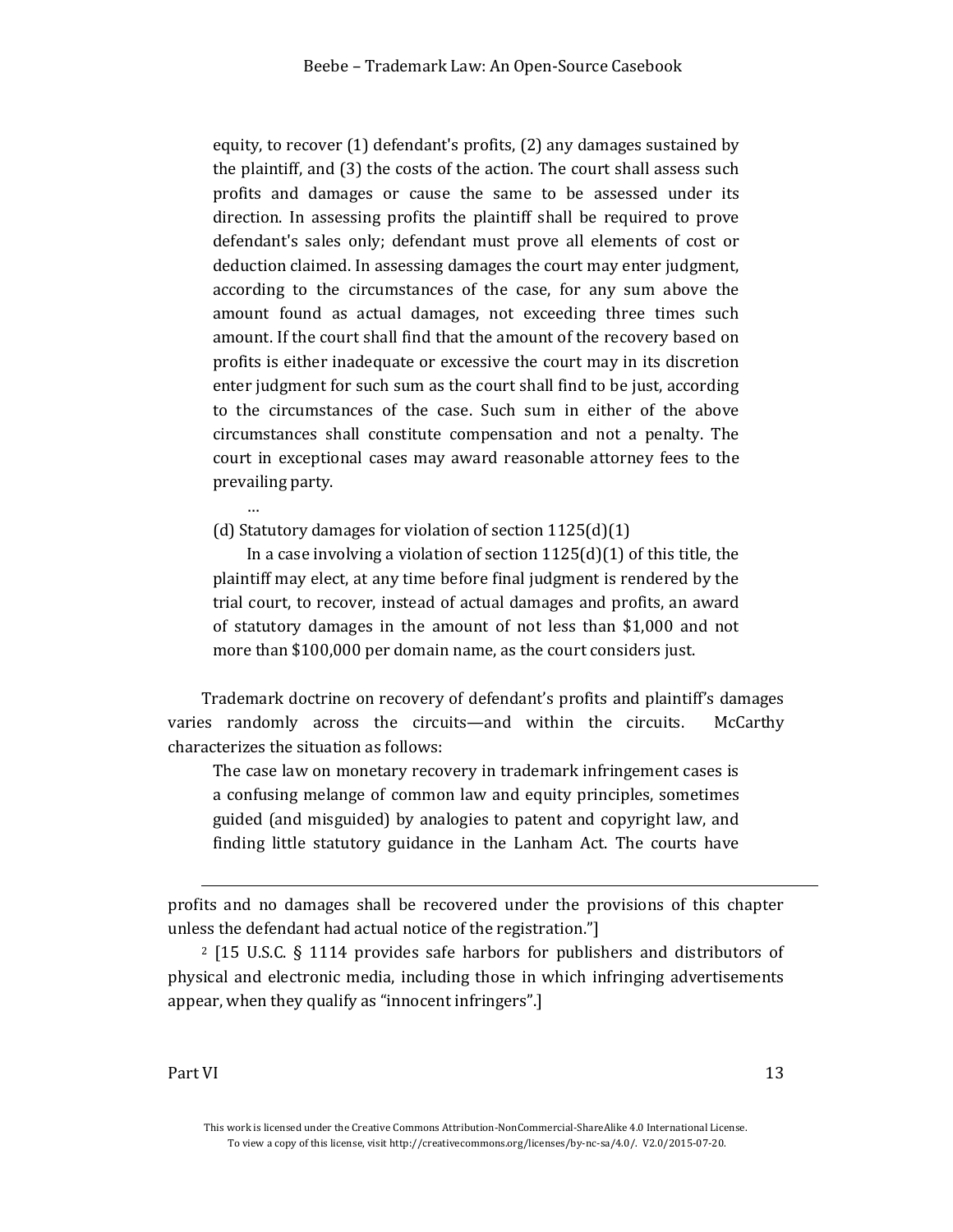balanced several factors such as: whether defendant was willful, negligent, or innocent; whether plaintiff suffered losses in any provable amount; whether there is proof of actual confusion of some customers; and whether defendant realized profits from its infringing actions. In various cases, different courts have given widely disparate emphasis to one or more of these factors, making predictability of result a dangerous undertaking. In modern cases, courts have occasionally awarded monetary recovery on the rationales of preventing unjust enrichment and/or deterrence of defendant and others.

MCCARTHY § 30:58. *See also* BRIAN E. BANNER, TRADEMARK INFRINGEMENT REMEDIES (2012). As a practical matter, any trademark litigator must focus on the most recent doctrine within her own circuit and cannot rely on generalizations about trademark law nationally. She must also be aware of special exceptions in certain circumstances in certain circuits, such as when the parties are directly competing or when they are engaged in a licensee or franchisee relationship.

Given this state of affairs, what follows briefly below is only a highly schematic review of certain "highlights" of the doctrine various courts have adopted in deciding whether to award defendant's profits or plaintiff's damages.

#### <span id="page-13-0"></span>**1. Recovery of Defendant's Profits**

*Willful Intent and Profits*. Most circuits have traditionally required that in order to obtain an accounting of the defendant's profits, the plaintiff must show that the defendant acted with willful intent. *See, e.g*., *International Star Class Yacht Racing Ass'n v. Tommy Hilfiger, U.S.A., Inc*., 80 F.3d 749, 753 (2d Cir. 1996) ("In order to recover an accounting of an infringer's profits, a plaintiff must prove that the infringer acted in bad faith"); *ALPO Petfoods, Inc. v. Ralston Purina Co*., 913 F.2d 958, 968 (D.C. Cir. 1990) ([A]n award based on a defendant's profits requires proof that the defendant acted willfully or in bad faith.").

However, in 1999, Congress amended Lanham Act § 35(a), 15 U.S.C. § 1117(a), so that the phrase "a violation under section 1125(a) of this title, or a willful violation under section  $1125(c)$  of this title" replaced the phrase "or a violation under section 1125(a)." (The relevant phrase was subsequently amended to its present form: "a violation under section 1125(a) or (d) of this title, or a willful violation under section 1125(c) of this title"). In *Quick Technologies, Inc. v. Sage Group PLC*, 313 F.3d 338 (5th Cir. 2002), the Fifth Circuit interpreted this 1999 amendment as indicating that willfulness was a threshold requirement for monetary

This work is licensed under the Creative Commons Attribution-NonCommercial-ShareAlike 4.0 International License. To view a copy of this license, visit http://creativecommons.org/licenses/by-nc-sa/4.0/. V2.0/2015-07-20.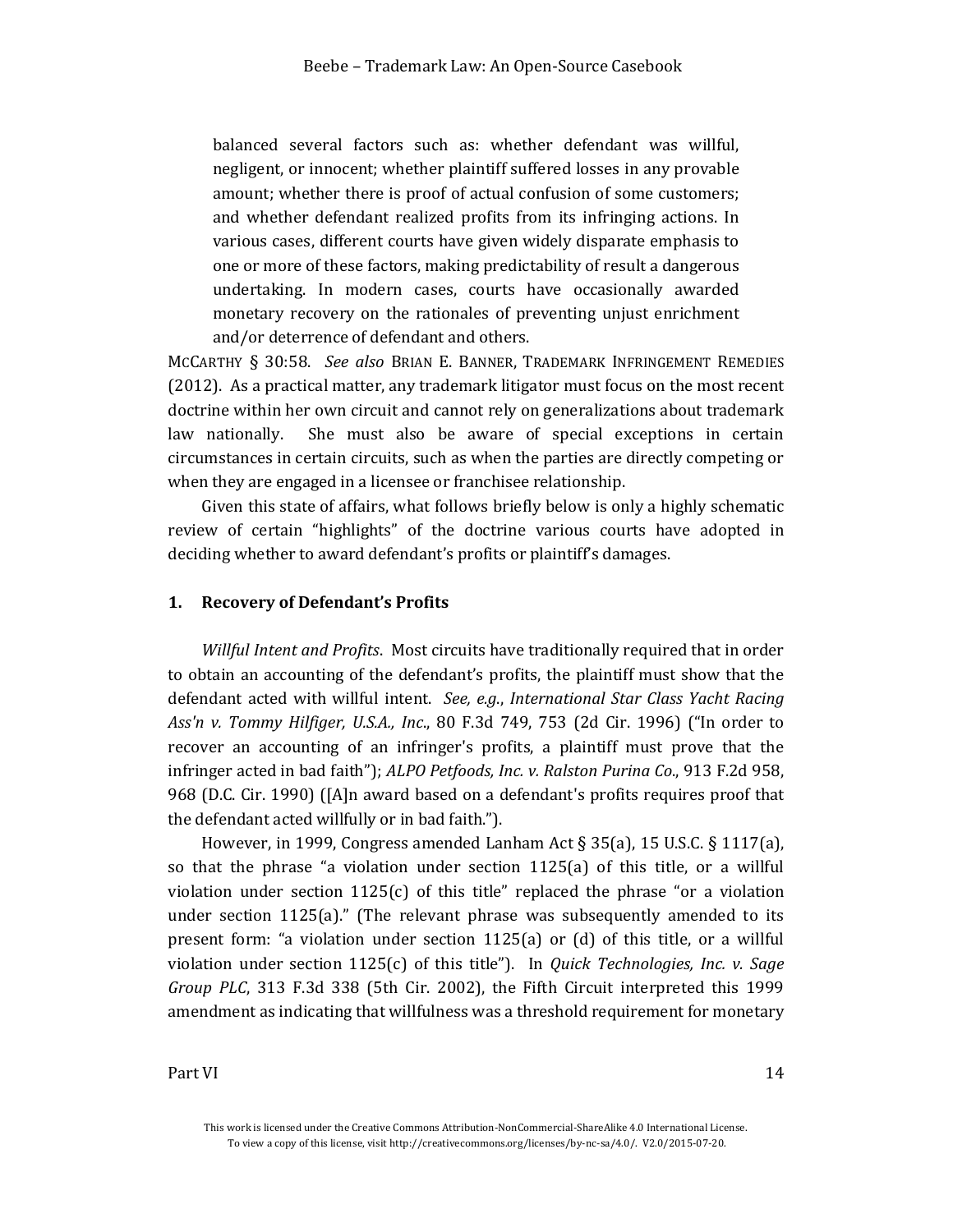recovery only with respect to violations of the Lanham Act's antidilution section, § 43(c), 15 U.S.C. § 1125(c). *See Quick Technologies,* 313 F.3d at 349 ("It is obvious from our cases that willful infringement is an important factor which must be considered when determining whether an accounting of profits is appropriate. In accordance with our previous decisions, and in light of the plain language of § 1117(a), however, we decline to adopt a bright-line rule in which a showing of willful infringement is a prerequisite to an accounting of profits." (footnote omitted)). In *Quick Technologies*, the Fifth Circuit reaffirmed its "factor-based approach", which includes intent as the first among six factors, to determine if an award of profits is appropriate:

The factors to be considered include, but are not limited to (1) whether the defendant had the intent to confuse or deceive, (2) whether sales have been diverted, (3) the adequacy of other remedies, (4) any unreasonable delay by the plaintiff in asserting his rights, (5) the public interest in making the misconduct unprofitable, and (6) whether it is a case of palming off.

*Id*.

Certain other circuits have followed the Fifth Circuit's multifactor approach. *See, e.g*., *Banjo Buddies, Inc. v. Renosky*, 399 F.3d 168 (3d Cir. 2005); *Synergistic Intern., LLC v. Korman*, 470 F.3d 162 (4th Cir. 2006). *See also Powerhouse Marks, LLC v. Chi Hsin Impex, Inc*., No. 04 Civ. 73923, 2006 U.S. Dist. LEXIS 4021 (E.D. Mich. Feb. 2, 2000).

Still other circuits, such as the Second, Seventh, and Ninth, have not apparently explicitly addressed the impact of the 1999 amendment. *Cf. Adray v. Adry-Mart, Inc*., 76 F.3d 984, 988 (9th Cir. 1995) ("Adray argues on appeal that the district court erred in instructing the jury that it must find willful infringement before awarding defendant's profits to Adray. An instruction that willful infringement is a prerequisite to an award of defendant's profits may be error in some circumstances (as when plaintiff seeks the defendant's profits as a measure of his own damage, *Lindy Pen Co. v. Bic Pen Corp*., 982 F.2d 1400, 1407–09 (9th Cir.1993)), but was appropriate on the record in this case [in which plaintiff seeks profits under an unjust enrichment theory]"). Within the Second Circuit, at least one district court has endorsed the Fifth Circuit approach, *Nike, Inc. v. Top Brand Co. Ltd*., No. 00 CIV 8179, 2005 WL 1654859, at \*9 (S.D.N.Y. July 13, 2005), while several others have adhered to the traditional rule that profits will be awarded only upon a showing of willful intent. *See, e.g., Malletier v. Dooney & Bourke, Inc*., 500 F. Supp. 2d 276, 280-81

This work is licensed under the Creative Commons Attribution-NonCommercial-ShareAlike 4.0 International License. To view a copy of this license, visit http://creativecommons.org/licenses/by-nc-sa/4.0/. V2.0/2015-07-20.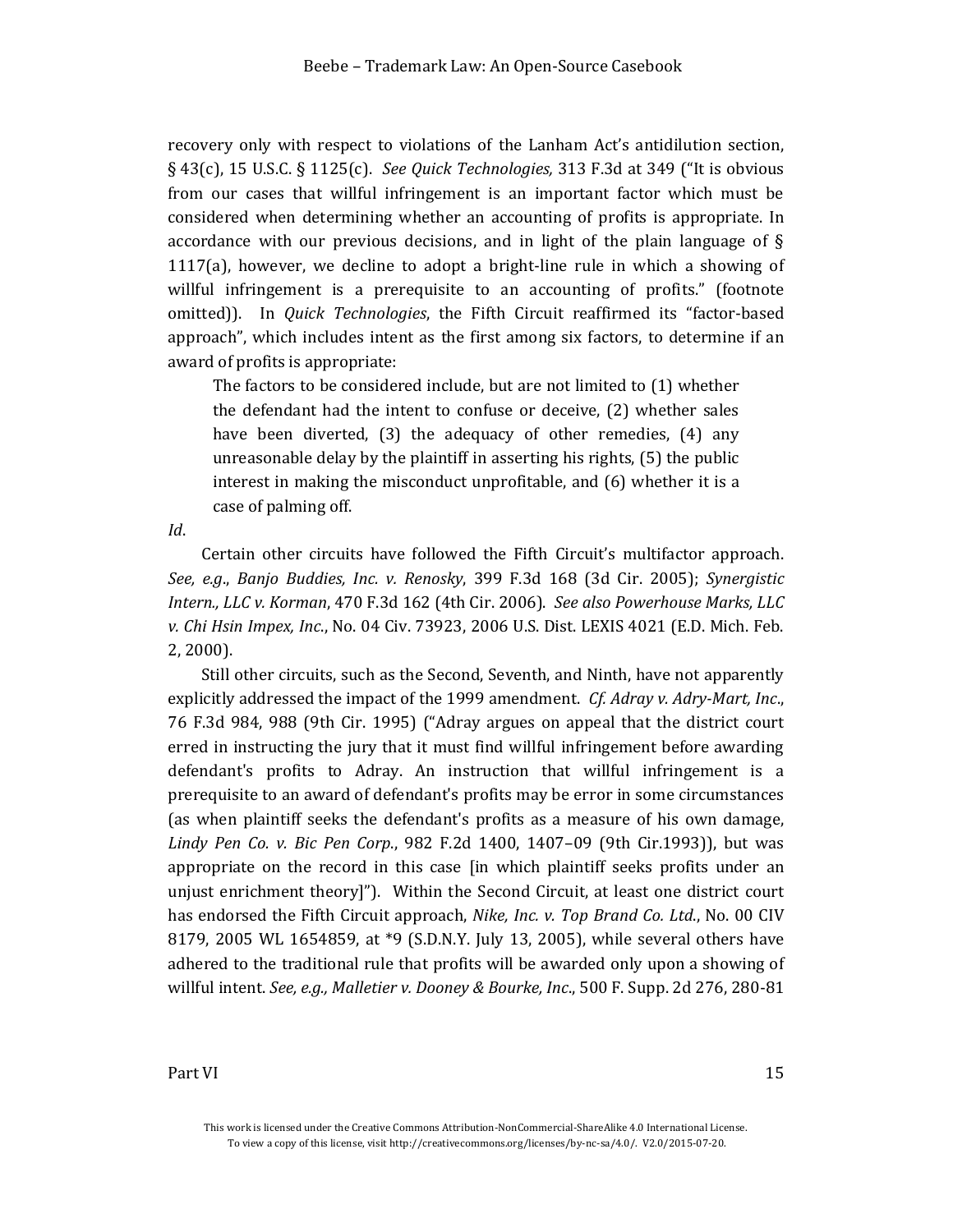(S.D.N.Y. 2007); *de Venustas v. Venustas Int'l, LLC*, No. 07 Civ. 4530, 2008 WL 619028, \*1 (S.D.N.Y. Mar. 5, 2008).

*Actual Confusion and Profits*. Most circuits do not require a showing of actual confusion to trigger a disgorgement of defendant's profits. *See, e.g*., *Web Printing Controls Co., Inc. v. Oxy-Dry Corp*., 906 F.2d 1202, 1205 (7th Cir. 1990) ("These remedies [including a recovery of defendant's profits] flow not from the plaintiff's proof of its injury or damage, but from its proof of the defendant's unjust enrichment or the need for deterrence, for example…. To collapse the two inquiries of violation and remedy into one which asks only of the plaintiff's injury, as did the district court, is to read out of the Lanham Act the remedies that do not rely on proof of 'injury caused by actual confusion.' And this, of course, is improper."); *Gracie v. Gracie*, 217 F.3d 1060, 1068 (9th Cir. 2000) ("[A] showing of actual confusion is not necessary to obtain a recovery of profits.").

The Second Circuit, by contrast, is generally understood to require a showing of actual confusion for defendant's profits to be awarded to the plaintiff. *See* MCCARTHY § 30:63 ("The Second Circuit has indicated, albeit with less than perfect clarity or adequate explanation, that some evidence of actual confusion is needed to recover profits."). *See also Banff, Ltd. v. Colberts, Inc*., 996 F.2d 33, 35 (2d Cir. 1993) ("As stated in *George Basch Co. v. Blue Coral, Inc*., 968 F.2d 1532, 1538 (2d Cir.), '[a] profits award, premised on a theory of unjust enrichment requires a showing of actual consumer confusion, or at least proof of deceptive intent, so as to raise the rebuttable presumption of consumer confusion.'").

*Apportionment*. Note that Lanham Act § 35(a) provides that: "In assessing profits the plaintiff shall be required to prove defendant's sales only; defendant must prove all elements of cost or deduction claimed."

#### <span id="page-15-0"></span>**2. Recovery of Plaintiff's Damages**

*Actual Confusion and Damages*. Courts typically require a showing of actual confusion for damages to be awarded. *See, e.g*., B*runswick Corp. v. Spinit Reel Co*., 832 F.2d 513, 523 (10th Cir. 1987) ("Likelihood of confusion is insufficient; to recover damages plaintiff must prove it has been damaged by actual consumer confusion or deception resulting from the violation…. Actual consumer confusion may be shown by direct evidence, a diversion of sales or direct testimony from the public, or by circumstantial evidence such as consumer surveys."); *Int'l Star Class Yacht Racing Ass'n v. Tommy Hilfiger, U.S.A*., Inc., 80 F.3d 749, 753 (2d Cir. 1996) ("Proof of actual confusion is ordinarily required for recovery of damages for

This work is licensed under the Creative Commons Attribution-NonCommercial-ShareAlike 4.0 International License. To view a copy of this license, visit http://creativecommons.org/licenses/by-nc-sa/4.0/. V2.0/2015-07-20.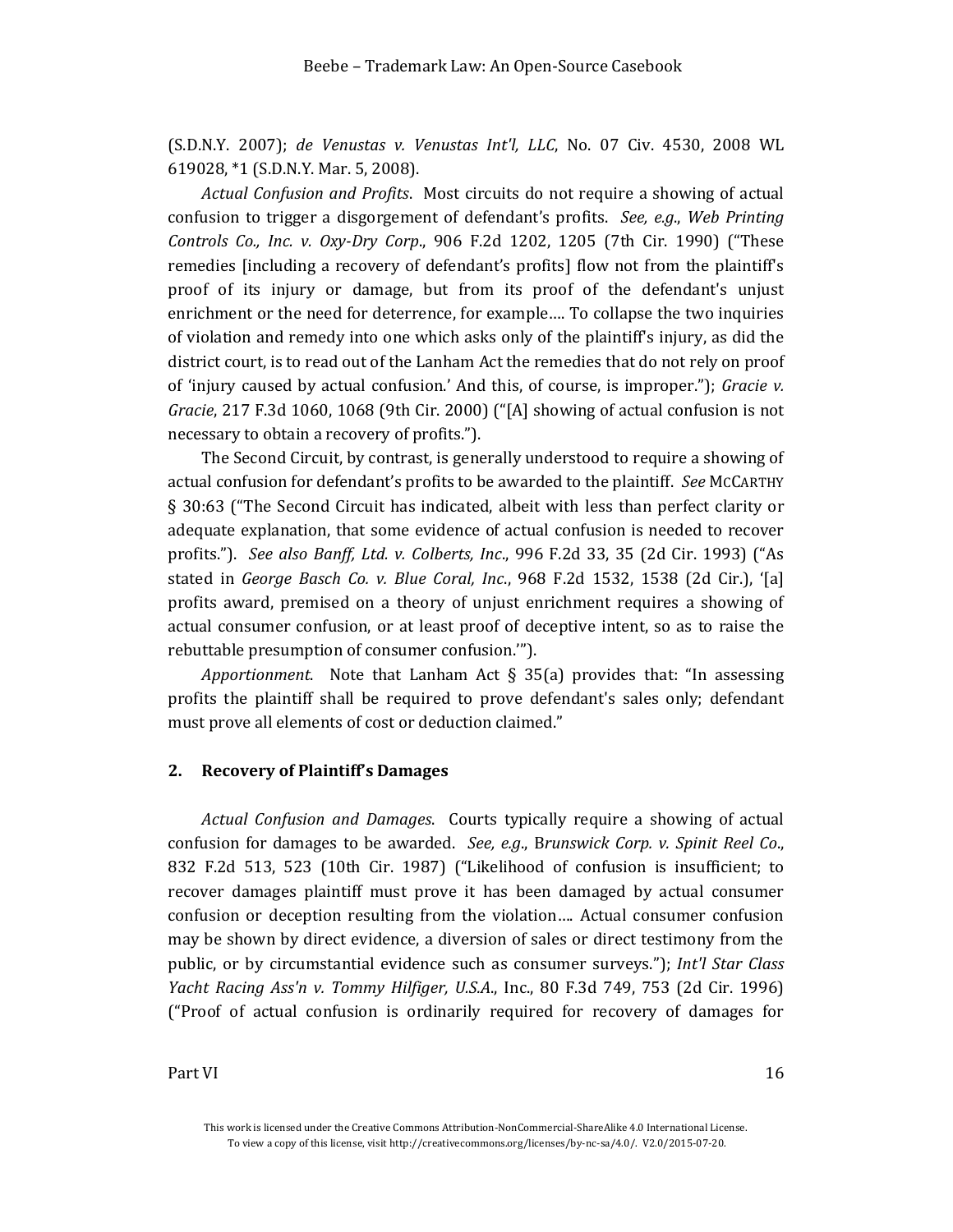pecuniary loss sustained by the plaintiff."). "Such damages may include compensation for (1) lost sales or revenue; (2) sales at lower prices; (3) harm to market reputation; or (4) expenditures to prevent, correct, or mitigate consumer confusion." *Id*.

*Intent and Damages*. Court typically do not require a showing of defendant's willful intent for damages to be awarded. *See, e.g*., *Gen. Elec. Co. v. Speicher*, 877 F.2d 531, 535 (7th Cir. 1989) ("[E]ven if he is an innocent infringer he ought at least reimburse the plaintiff's losses.").

#### <span id="page-16-0"></span>**C. Attorney's Fees**

In *Fleischmann Distilling Corp. v. Maier Brewing Co*., 386 U.S. 714 (1967), the Supreme Court held that the Lanham Act did not provide for the award of attorney's fees to the prevailing party. In 1975, Congress amended Lanham Act  $\S 35(a)$ , 15 U.S.C. 1117(a), by adding the sentence: "The court in exceptional cases may award reasonable attorney fees to the prevailing party." As with monetary recovery doctrine in trademark law, the doctrine relating to recovery of attorney's fees varies randomly across the circuits. *See Nightingale Home Healthcare, Inc. v. Anodyne Therapy, LLC*, 626 F.3d 958 (7th Cir. 2010) (Posner, J.) (reviewing the "jumble" of the circuits' tests for an award of attorney's fees). The circuits generally require bad faith or willful infringement or bad faith, vexatious, or "oppressive" litigation. *See Eagles, Ltd. v. American Eagle Foundation*, 356 F.3d 724, 728 (6th Cir.2004) (defining "oppressive" litigation). Some circuits apply different evidentiary and substantive standards depending on whether the prevailing party is the plaintiff or the defendant. *See Nightingale Home Healthcare*, 626 F.3d at 961.

Based on a 1981 study, McCarthy suggests that attorney's fees are awarded "with some regularity," but there is no recent empirical evidence to support—or contradict—this claim. *See* MCCARTHY § 30:100.

#### <span id="page-16-1"></span>**D. Counterfeiting Remedies**

## **Lanham Act § 35(b) & (c), 15 U.S.C. § 1117(b) & (c)**

(b) Treble damages for use of counterfeit mark

In assessing damages under subsection (a) for any violation of section 1114(1)(a) of this title or section 220506 of Title 36, in a case involving use of a counterfeit mark or designation (as defined in section 1116(d) of this title), the court shall, unless the court finds extenuating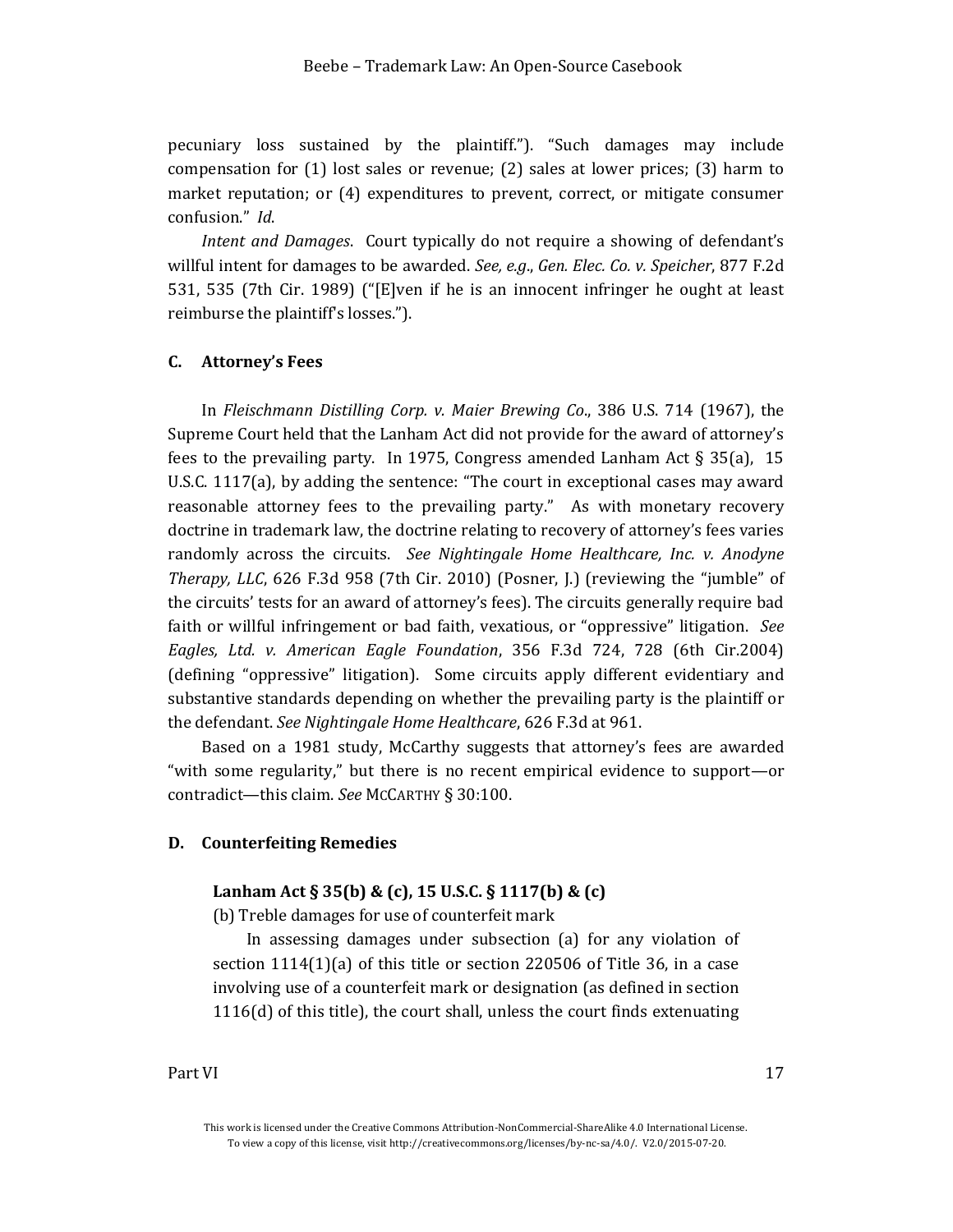circumstances, enter judgment for three times such profits or damages, whichever amount is greater, together with a reasonable attorney's fee, if the violation consists of

(1) intentionally using a mark or designation, knowing such mark or designation is a counterfeit mark (as defined in section 1116(d) of this title), in connection with the sale, offering for sale, or distribution of goods or services; or

(2) providing goods or services necessary to the commission of a violation specified in paragraph (1), with the intent that the recipient of the goods or services would put the goods or services to use in committing the violation.

In such a case, the court may award prejudgment interest on such amount at an annual interest rate established under section 6621(a)(2) of Title 26, beginning on the date of the service of the claimant's pleadings setting forth the claim for such entry of judgment and ending on the date such entry is made, or for such shorter time as the court considers appropriate.

(c) Statutory damages for use of counterfeit marks

In a case involving the use of a counterfeit mark (as defined in section 1116(d) of this title) in connection with the sale, offering for sale, or distribution of goods or services, the plaintiff may elect, at any time before final judgment is rendered by the trial court, to recover, instead of actual damages and profits under subsection (a) of this section, an award of statutory damages for any such use in connection with the sale, offering for sale, or distribution of goods or services in the amount of--

(1) not less than \$1,000 or more than \$200,000 per counterfeit mark per type of goods or services sold, offered for sale, or distributed, as the court considers just; or

(2) if the court finds that the use of the counterfeit mark was willful, not more than \$2,000,000 per counterfeit mark per type of goods or services sold, offered for sale, or distributed, as the court considers just.

Lanham Act § 34(d)(1)(B), 15 U.S.C. § 1116(d)(1)(B), defines the term "counterfeit mark":

(B) As used in this subsection the term "counterfeit mark" means--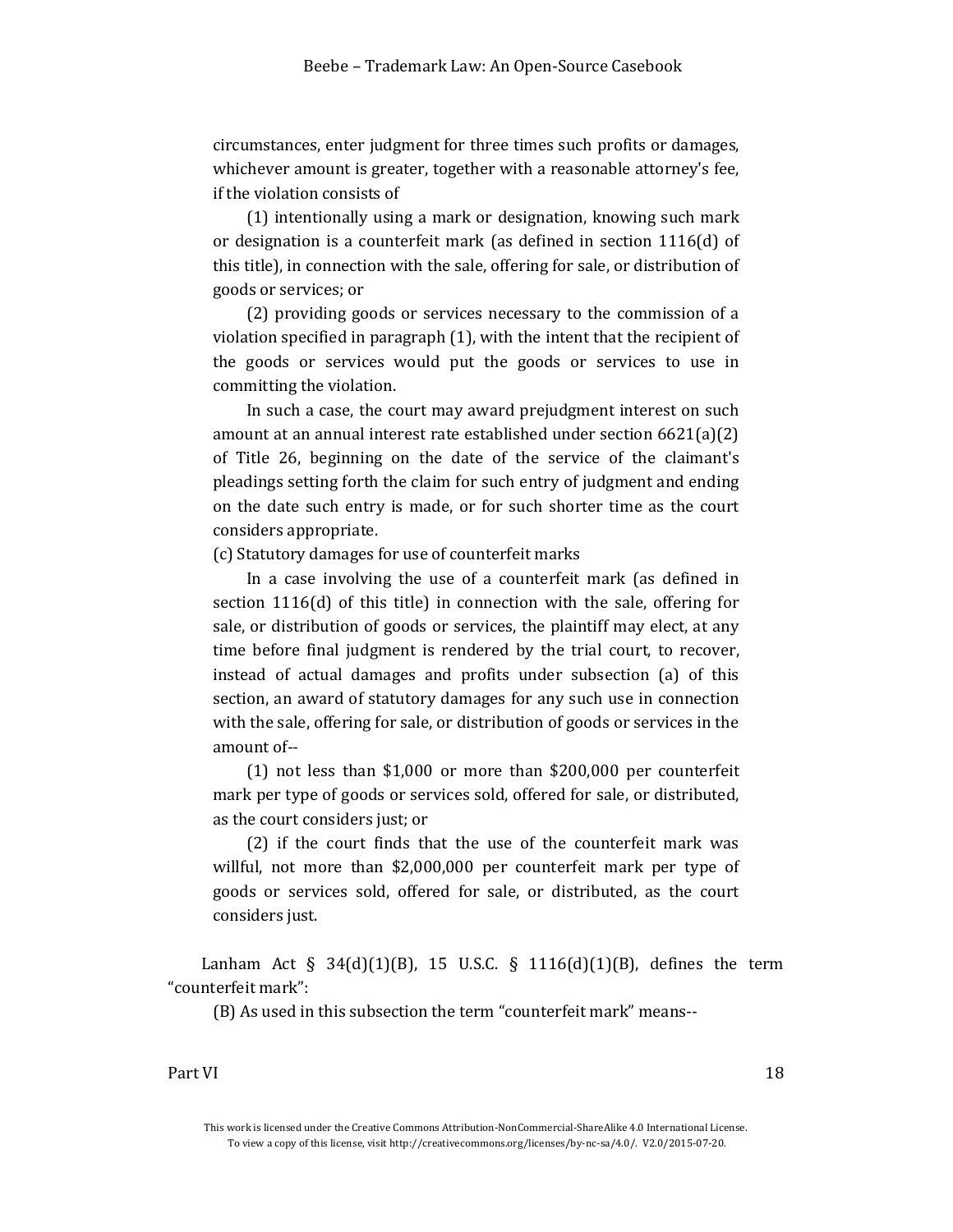(i) a counterfeit of a mark that is registered on the principal register in the United States Patent and Trademark Office for such goods or services sold, offered for sale, or distributed and that is in use, whether or not the person against whom relief is sought knew such mark was so registered; or

(ii) a spurious designation that is identical with, or substantially indistinguishable from, a designation as to which the remedies of this chapter are made available by reason of section 220506 of Title 36;

but such term does not include any mark or designation used on or in connection with goods or services of which the manufacture or producer was, at the time of the manufacture or production in question authorized to use the mark or designation for the type of goods or services so manufactured or produced, by the holder of the right to use such mark or designation.

Lanham Act § 45, 15 U.S.C. § 1127, provides a definition of "counterfeit": "A 'counterfeit' is a spurious mark which is identical with, or substantially indistinguishable from, a registered mark."

Courts have not hesitated to grant substantial statutory damages awards. *See, e.g., Louis Vuitton Malletier, S.A. v. Akanoc Solutions, Inc*., 658 F.3d 936, 946 (9th Cir. 2011) (affirming jury award of \$10.5 million in statutory damages for contributory trademark infringement); St*ate of Idaho Potato Com'n v. G & T Terminal Packaging, Inc*., 425 F.3d 708 (9th Cir. 2005) (\$100,000 in statutory damages against exlicensee of certification mark whose continued use was deemed to be counterfeit use); *Nike Inc. v. Variety Wholesalers, Inc*., 274 F. Supp. 2d 1352, 1373 (S.D. Ga. 2003) (\$900,000 in statutory damages; \$100,000 for nine categories of counterfeit goods; awarded instead of \$1,350,392 profits).

### <span id="page-18-0"></span>**E. Federal Criminal Penalties for Counterfeiting**

In 1984, Congress for the first time made trademark counterfeiting a federal crime. Congress has enhanced criminal penalties for counterfeiting with amendments in 1996, 2006, and 2008. *See* MCCARTHY § 30:116. The criminal penalty regime is set forth in 18 U.S.C. § 2320. The first offense by an individual may result in a fine of not more than \$2,000,000 and/or imprisonment of not more than 10 years (for corporations, which are unimprisonable persons, the fine may not exceed \$5,000,000). A second offense by an individual may result in a fine of not

This work is licensed under the Creative Commons Attribution-NonCommercial-ShareAlike 4.0 International License. To view a copy of this license, visit http://creativecommons.org/licenses/by-nc-sa/4.0/. V2.0/2015-07-20.